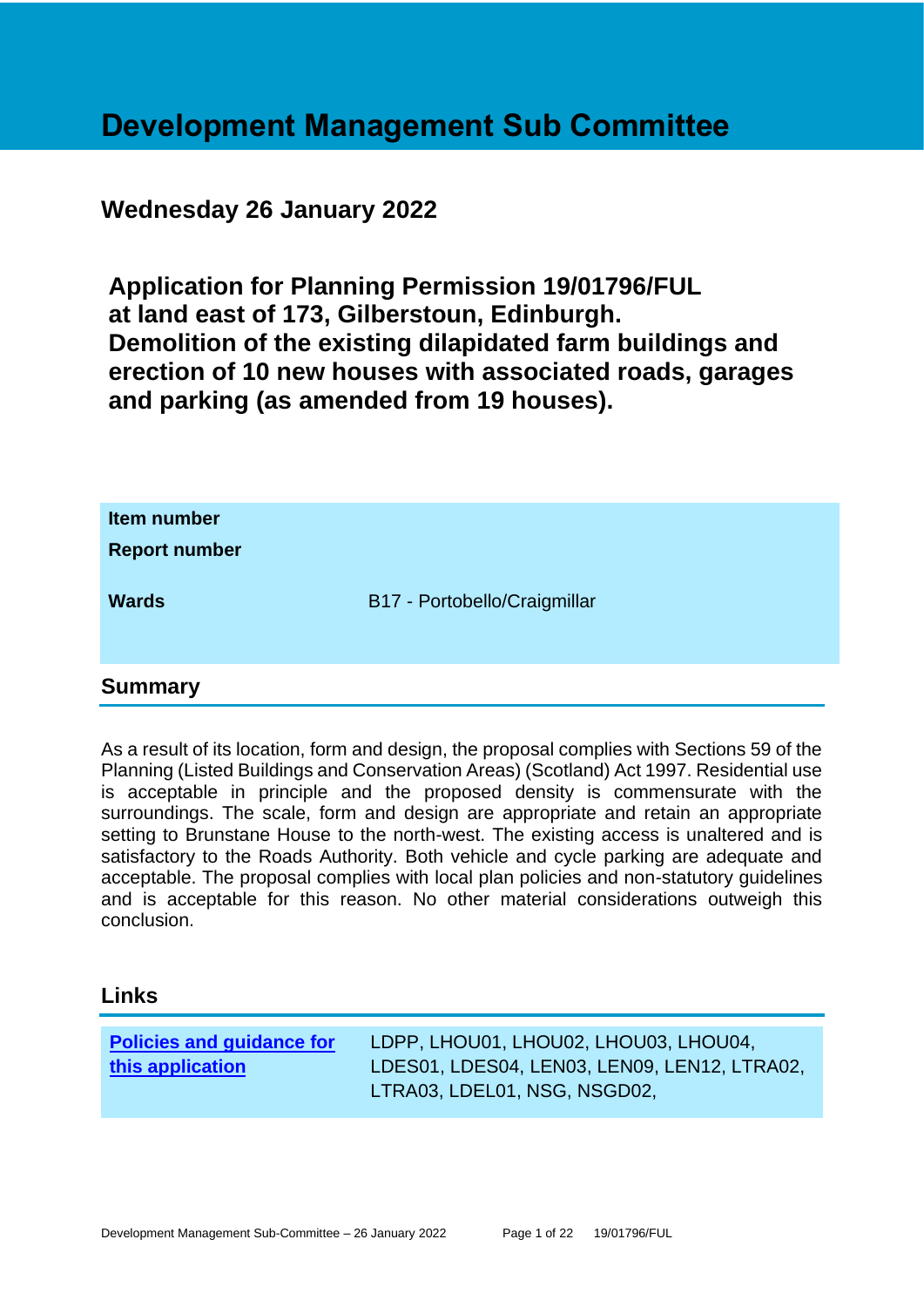# **Report**

**Application for Planning Permission 19/01796/FUL at land east of 173, Gilberstoun, Edinburgh. Demolition of the existing dilapidated farm buildings and erection of 10 new houses with associated roads, garages and parking (as amended from 19 houses).**

# **Recommendations**

**1.1** It is recommended that this application be Granted subject to the details below.

# **Background**

#### **2.1 Site description**

The site is an area of brownfield land, formerly containing a large piggery. The total site area extends to 10312 square metres (including the tree belt to the east). The developable area (excluding the tree belt) totals around 5700 square metres.

Within the application site (extending all the way to the south boundary) are remnants of brick and concrete structures, previously accommodating a series of pig sties. The remnant walls of further buildings on a smaller scale also stand on the north half of the site. The site has been used for storage of materials for many years but has no current operational use.

The eastern part of the site is occupied by a tree-belt. This has been unmanaged for a considerable period. The south end of this tree-belt contains a large sink-hole, around four metres deep. The tree belt is identified in the LDP proposals map as Open Space and a Local Nature Conservation Site.

The site lies to the east of a derelict structure previously consented for conversion to a single house (see History). Brunstane Steading, which is largely converted to residential use, lies further to the west. Land south of the site contains a modern housing estate (Gilberstoun).

To the north-west of the site Brunstane House looks eastwards (from its rear elevation) onto the open farmland to the north. Brunstane House is a landmark building within the area and stands around 60 metres to the north-west of the northern site boundary, behind its enclosing tall garden wall. The garden has tall planting and trees in its southeast corner. The house was listed category A on 14 December 1970 (ref.28034).

The arable farmland to the north is still operational, but it is now allocated for housing development in the local plan (HSG 29). This site now has planning permission in principle (reference 16/04122/PPP).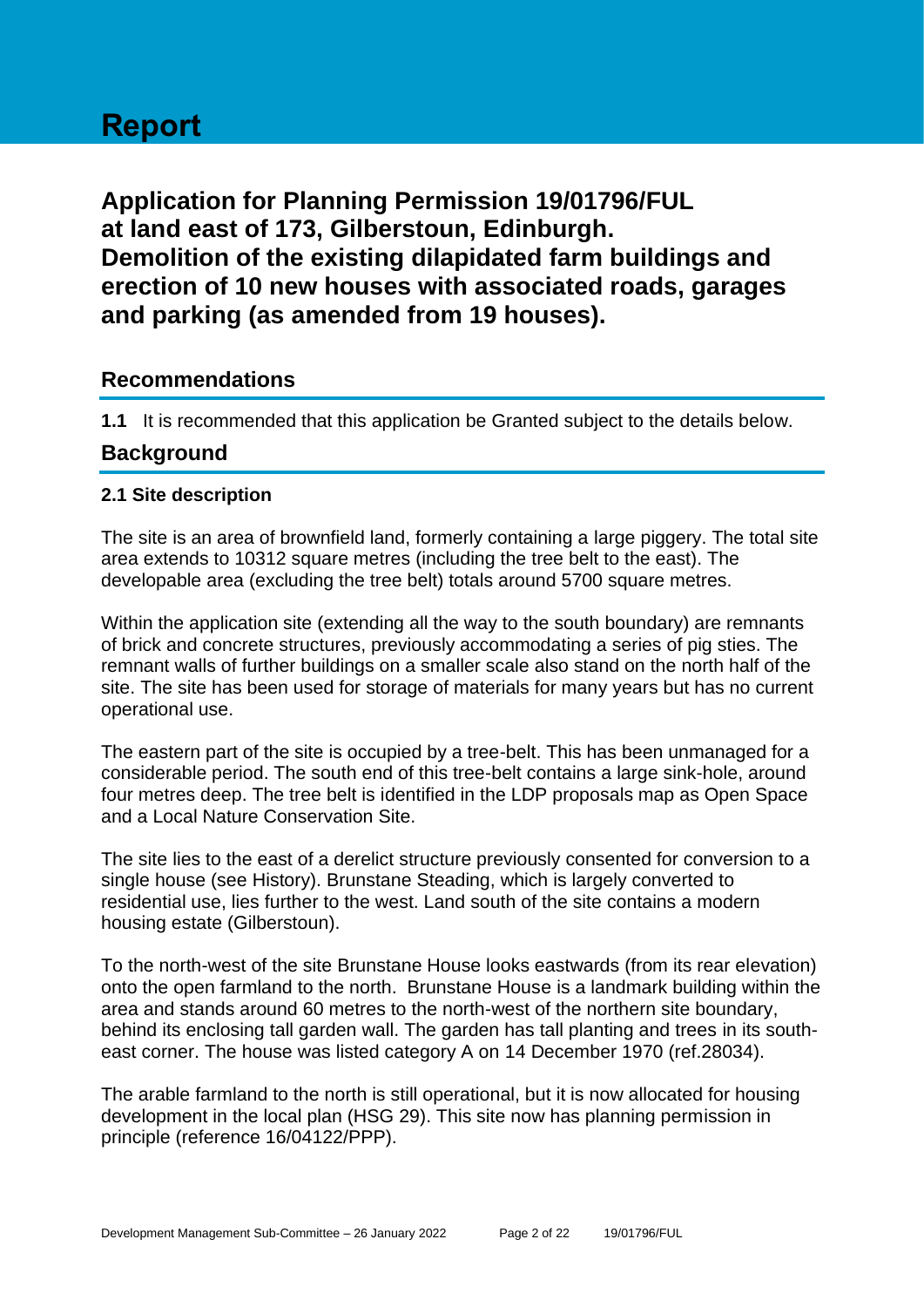Access to the site is from the west, beginning with the 4.5 metres wide tree-lined avenue which connects to Gilberstoun, which also serves as the historic approach to Brunstane House. This road widens to a minimum of 5.5 metres between the entrance to Brunstane House and the site.

#### **2.2 Site History**

8 April 2019 - Application for 19 houses withdrawn (planning reference 18/10418/FUL)

29 April 2009 - The adjacent land to the west was granted planning permission for conversion and extension of the Brunstane Steading to housing, including conversion of the closest building (the former piggery) into a single detached house (planning reference 08/02704/FUL)

#### Neighbouring site to north (Land 445 Metres North Of 103 Newcraighall Road Edinburgh):

20 November 2020 - Planning permission in principle granted for proposed residential development (including class 8 residential institutions, class 9 houses and sui generis flats) primary school (class 10 non-residential institutions) local centre (including class 1 retail, class 2 financial services, class 3 food and drink, class 10 non- residential institutions and class 11 assembly and leisure ), green network, access and transport links, infrastructure and associated ancillary works (as amended.) (planning reference 16/04122/PPP)

### **Main report**

#### **3.1 Description of the Proposal**

The application, as amended, proposes 10 four-bedroom houses, of varying sizes and design.

The development has a single access point from the steading to the west. The proposed internal road is laid out as two cul-de-sacs, linked by a pedestrian footpath/cycleway to create a loop.

The northern edge of the site faces onto open farmland. The closest part of this is proposed as parkland within the brief for HSG 29 housing allocation and as shown in the recent planning permission in principle (see History).

The tree belt in the eastern section of the site is retained, but brought into a managed condition, also utilising the large sink-hole to its south end as a swale, which would serve the sustainable drainage needs of the site.

A pedestrian path would be located in the south-east corner, linking the proposed internal roads and paths to an established right of way to the east.

Materials would be a mix of stone (or artificial stone) and render, with natural slate roofs.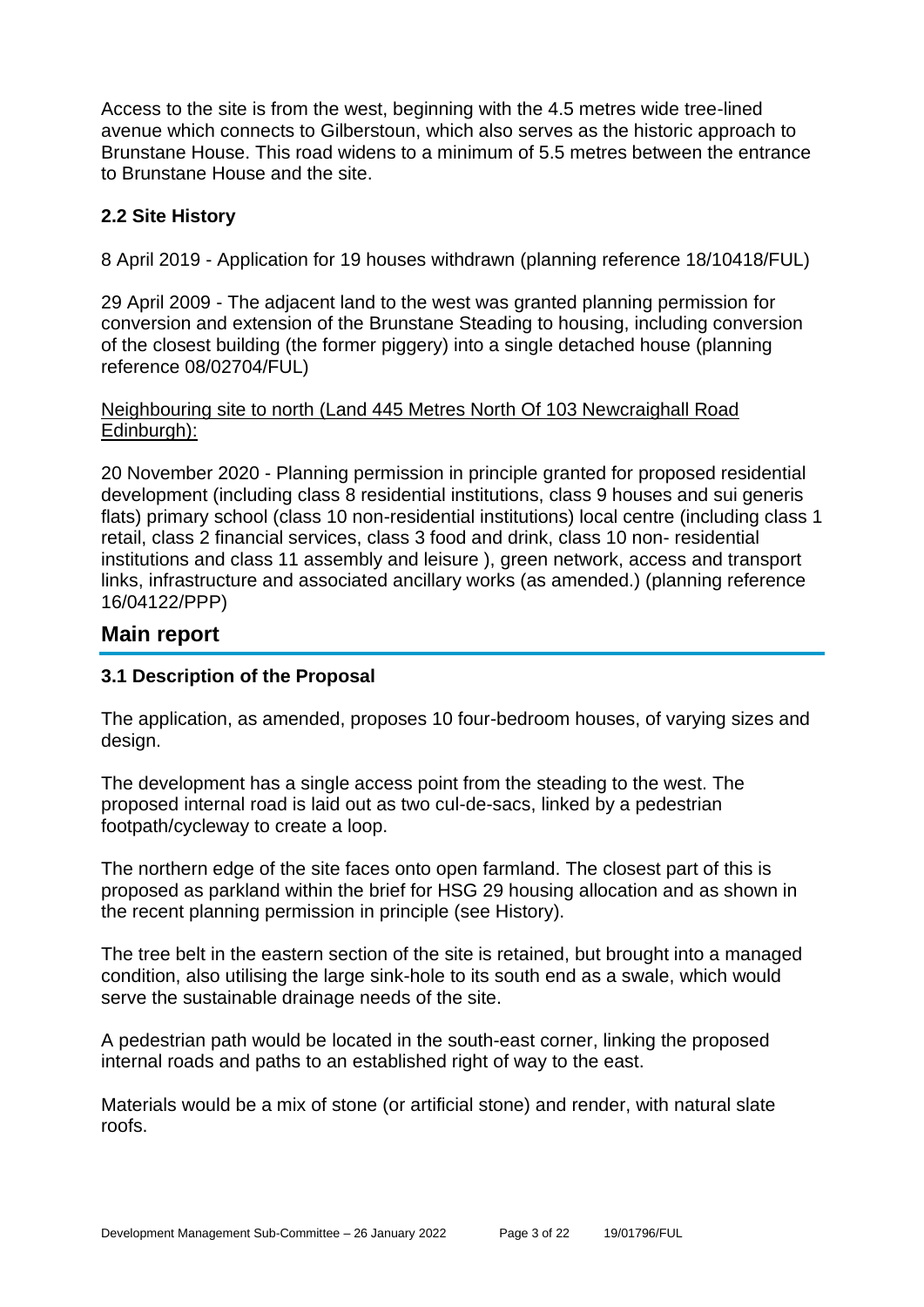#### Previous scheme

The scheme was amended from 19 units and to adjust the layout and design to better relate to Brunstane House.

A pedestrian link was added between the proposed road and the south-east corner of the site, forming a new Right of Way.

#### Supporting information

The following information was submitted in support of the application, and is available to view on the Planning and Building Online Services:

- − Planning Statement
- − Surface Water Management Report
- − Tree Survey/ Habitat Report
- − Flood Risk Assessment

#### **3.2 Determining Issues**

Section 25 of the Town and Country Planning (Scotland) Act 1997 states - Where, in making any determination under the planning Acts, regard is to be had to the development plan, the determination shall be made in accordance with the plan unless material considerations indicate otherwise.

Section 59 of the Planning (Listed Buildings and Conservation Areas) (Scotland) Act 1997 states that in considering whether to grant planning permission for development which affects a listed building or its setting, a planning authority shall have special regard to the desirability of preserving the building or its setting or any features of special architectural or historic interest which it possesses.

Do the proposals comply with the development plan?

If the proposals do comply with the development plan, are there any compelling reasons for not approving them?

If the proposals do not comply with the development plan, are there any compelling reasons for approving them?

#### **3.3 Assessment**

To address these determining issues, the Committee needs to consider whether:

- a) the impact on the setting of Brunstane House is acceptable;
- b) the proposed use is acceptable;
- c) the scale, form and design are appropriate;
- d) the proposed housing density and mix are acceptable;
- e) the road access and parking are acceptable;
- f) the impact on the tree belt is acceptable;
- g) the impact on the Right of Way is acceptable;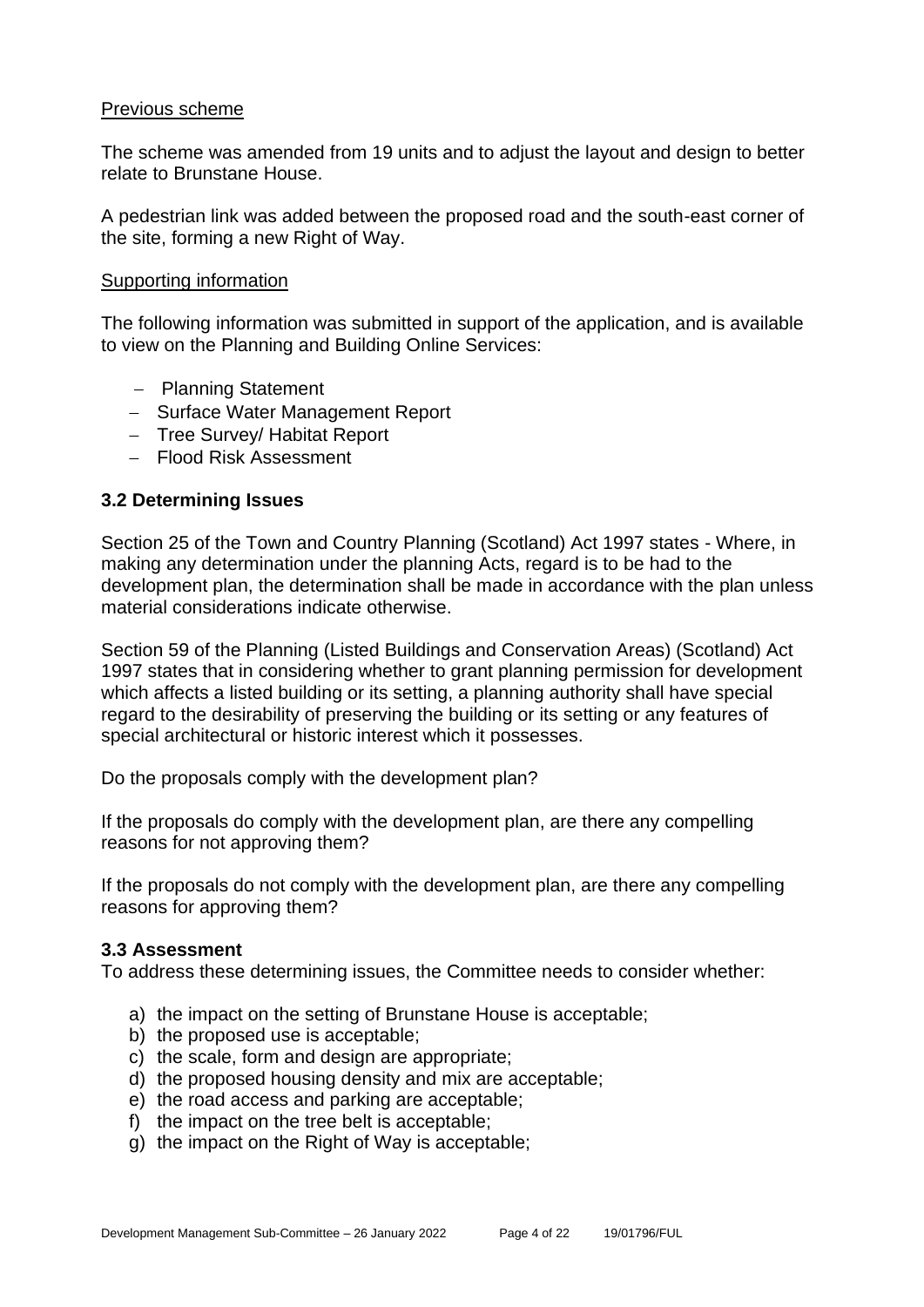- h) the archaeological issues are addressed;
- i) the infrastructure needs are addressed;
- j) any comments are addressed and
- k) other material considerations are addressed.

#### a) Setting of Brunstane House

Section 59 of the LBCA Act states that in considering whether to grant planning permission for development which affects a listed building or its setting, a planning authority or the Secretary of State, as the case may be, shall have special regard to the desirability of preserving the building or its setting or any features of special architectural or historic interest which it possesses. The impact on the setting of surrounding listed buildings needs to be considered.

LDP Policy Env 3 - Listed Buildings - Settings considers the setting of listed buildings.

The developed section of the site lies between the tree belt and the southern section of the garden of Brunstane House. Views to and from the farmland east of the tree-belt are unaltered, as the existing tree belt will screen the proposed housing. as seen from further east.

Trees in the south-east corner of the garden of Brunstane House would screen most of the developed part of the site, when viewed from Brunstane House.

The northern section of the site would not be developed beyond the line of the south boundary of Brunstane House, other than as road and landscape. This is the main section visible from the house. This area currently contains bunded material rising to around five metres in height. This feature would be removed. This would preserve and enhance the setting of the listed building and would create a landscape zone linking the garden of Brunstane House, the open space designated in HSG29 and would create a green link to the tree belt.

All buildings within the proposal now restrict themselves to the line struck by the southern boundary wall of Brunstane House garden. The bulk of the building zone is screened from Brunstane House by the trees in the south-east corner of its garden and the majority of the developed area will not be visible from Brunstane House.

The southern half of the site contains the former pig sties. Redevelopment of this section would represent an improvement to setting.

The net impact upon setting would be positive and the development complies with Section 59 of the Planning (Listed Buildings and Conservation Areas) (Scotland) Act 1997 and LDP Policy Env 3.

#### b) Principle of Housing

Local Development Plan (LDP) Policy Hou 1 - Housing Development promotes sites for housing development.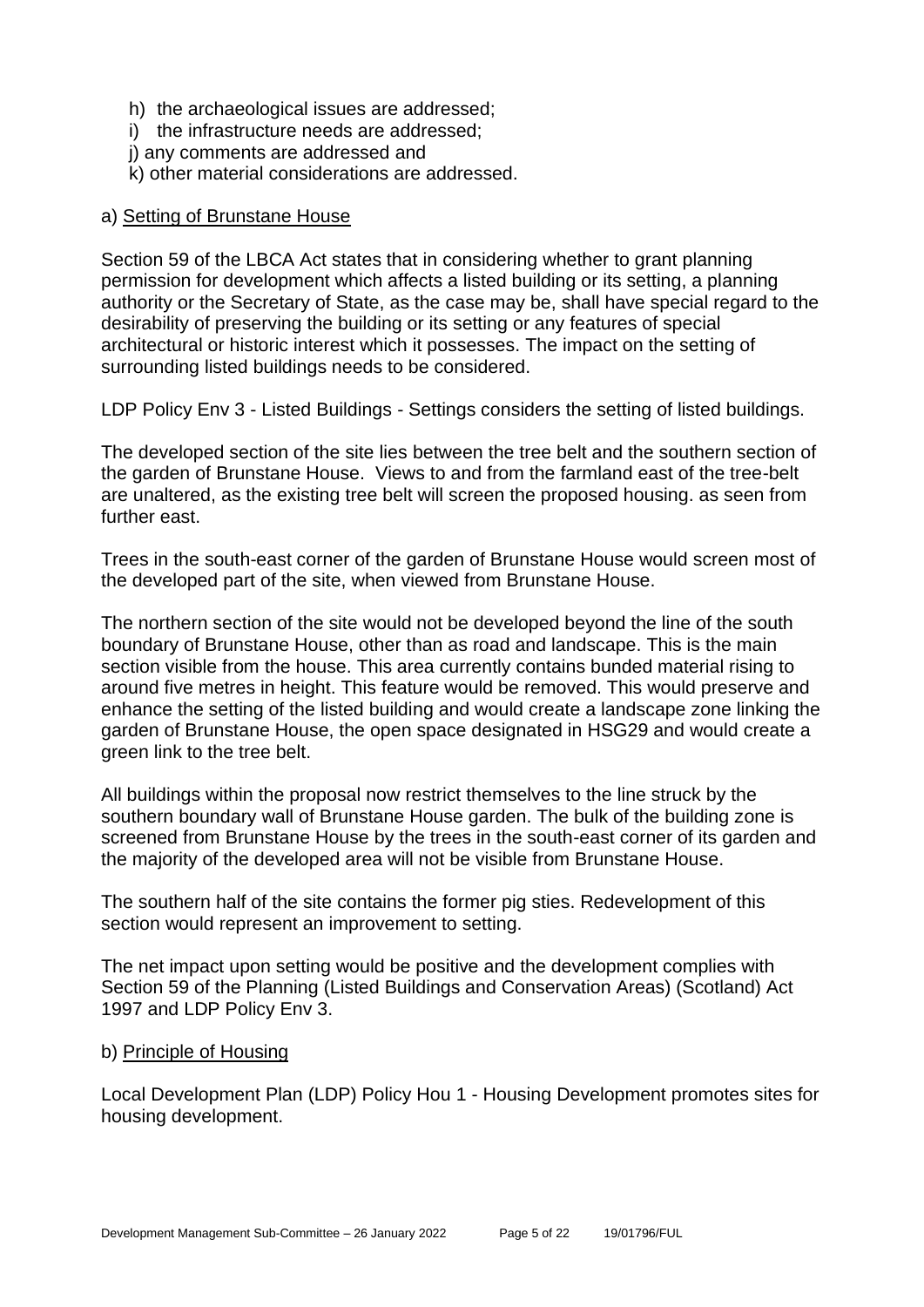The site lies within the defined Urban Area and is compatible with residential use subject to other policy requirements being met. The adjacent farmland to the north is specifically allocated for housing development within the LDP (HSG29) but is to be independently accessed from the north.

LDP Policy Env 21 - Flood Protection considers impact of development on Flood Risk.

The majority of the southern section of the site where the piggery stood is covered with a concrete slab and after this is removed the bulk of this area will be garden area. Permeable ground coverage will be increased. It has been assessed that the development will have no adverse impact on flood risk.

The proposal adopts principles of Sustainable Urban Drainage and the SUDS scheme takes all surplus surface water to a swale at the southern end of the tree belt.

#### c) Scale, Form and Design

LDP Policies Des 1 - Design Quality and Context and Des 4 - Development Design - Impact on Setting consider the design of a proposal and its context.

LDP Policy Des 4 (Development Design - Impact on Setting) requires development proposals to have a positive impact on its surroundings, including the character of the wider townscape, having regard to its height and form, scale and proportions, including the spaces between the buildings, position of the buildings and other features on the site; and the materials and detailing.

LDP Policy Hou 3 - Private Green Space in Housing Development aims to ensure that there is adequate green space to meet the needs of future residents.

The development would be two storey in scale throughout, echoing the scale of both the existing steading to the west and the Gilberstoun estate to the south.

The south-western section of the proposal would be laid out in a broadly linear extension to the original steading, creating a link in form to the historic section. The remainder of the scheme would be laid out around the cul-de-sacs as a series of detached and semi-detached houses.

The design is contemporary but takes inspiration from the adjacent steading. The design is acceptable. The materials continue those on the existing steading to the west. A condition is added to further reserve the choice of materials.

The open space provision would total around a third of the site: mainly in the form of the retained tree belt to the east, which will be brought to a managed and accessible condition. Other areas are created along the roadsides. Each property would benefit from private garden space and the development would provide future residents with a good quality and scale of green space.

The form, design and layout are acceptable and comply with relevant policies.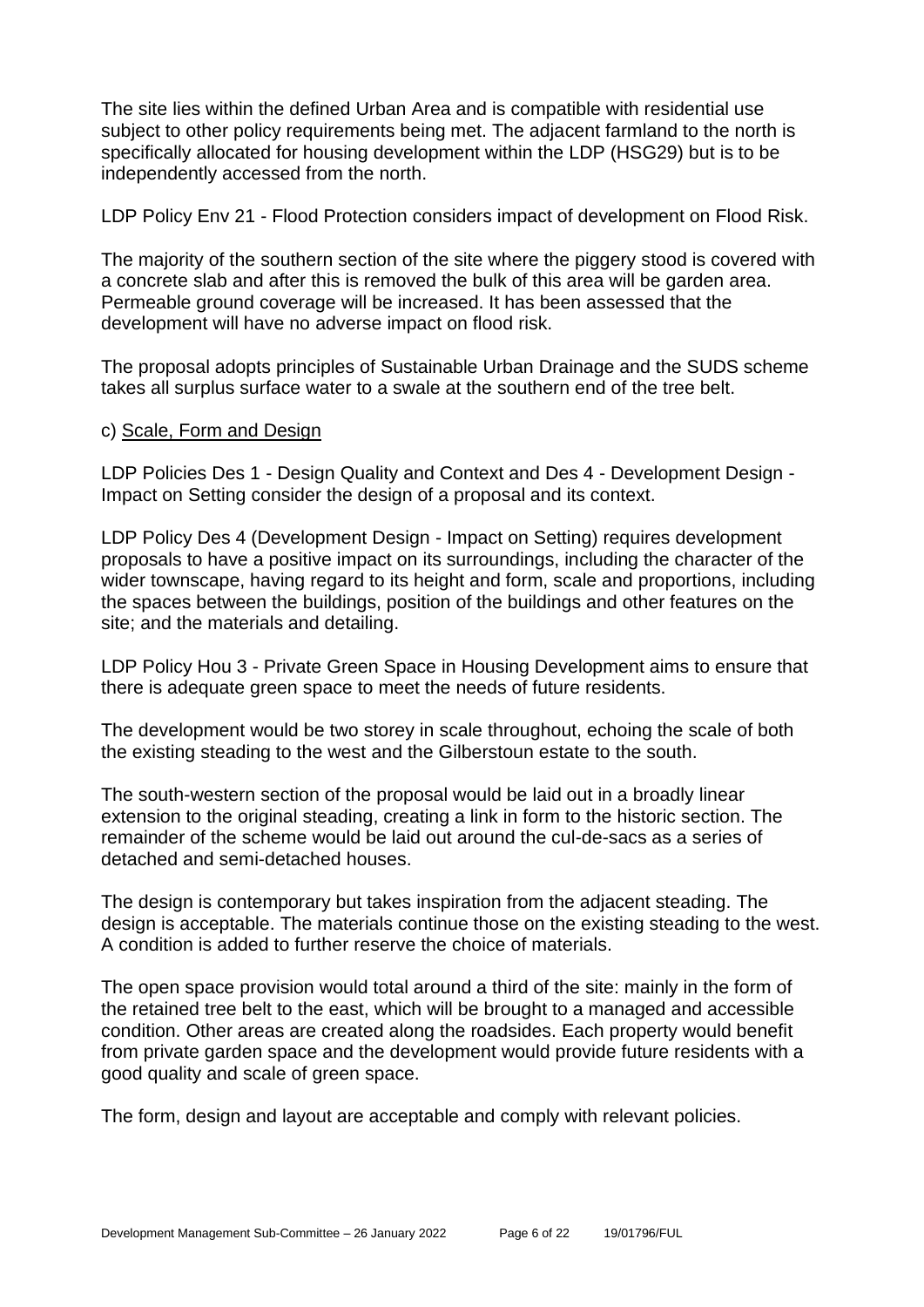#### d) Density

LDP Policy Hou 4 - Housing Density considers density of residential development. LDP Policy Hou 2 - Housing Mix seeks to ensure there is a provision of a mix of house types and sizes in developments, where practical.

The proposal has been reduced in density within the amendment.

In relation to the gross site area (including the tree belt), the density is 9.7 houses per hectare. If the tree belt (which is not part of the developed land) is excluded from the calculations, the density is 17.5 houses per hectare.

The density is appropriate for a suburban area and is less than adjacent developments such as Gilberstoun.

The range of housing to be provided would have regard to the character of the surrounding area. It would form an appropriate, small scale development, where creating a wide range of house sizes would not be practicable. In these circumstances, the relative uniformity of house size and type is acceptable and would provide a good quality development.

#### e) Access and Parking

The Roads Authority is content with the existing geometry and widths of the approach road and this section is no longer included within the site boundary as no works are required.

The geometry of the link road from the courtyard to the site has recently been widened to 5.5 metres. Access to the site is acceptable.

LDP Policy Tra 2 - Private Car Parking considers car parking.

The scheme was amended to reduce parking provision to comply with the current policy and guidance objectives of a maximum 100% parking.

LDP Policy Tra 3 - Private Cycle Parking considers cycle parking.

Each unit would have a garage capable of holding at least two cycles, and this is in compliance with policy.

#### f) Impact on Trees

LDP Policy Env 12 - Trees seeks to protect trees worthy of retention.

The tree belt on the east side of the street is left undeveloped other than the introduction of a swale on the south end, which will make use of the existing sinkhole within the tree belt. This addresses SUDS issues.

As the tree belt is preserved, its wildlife value would remain largely unaltered and its open space value would be unaltered.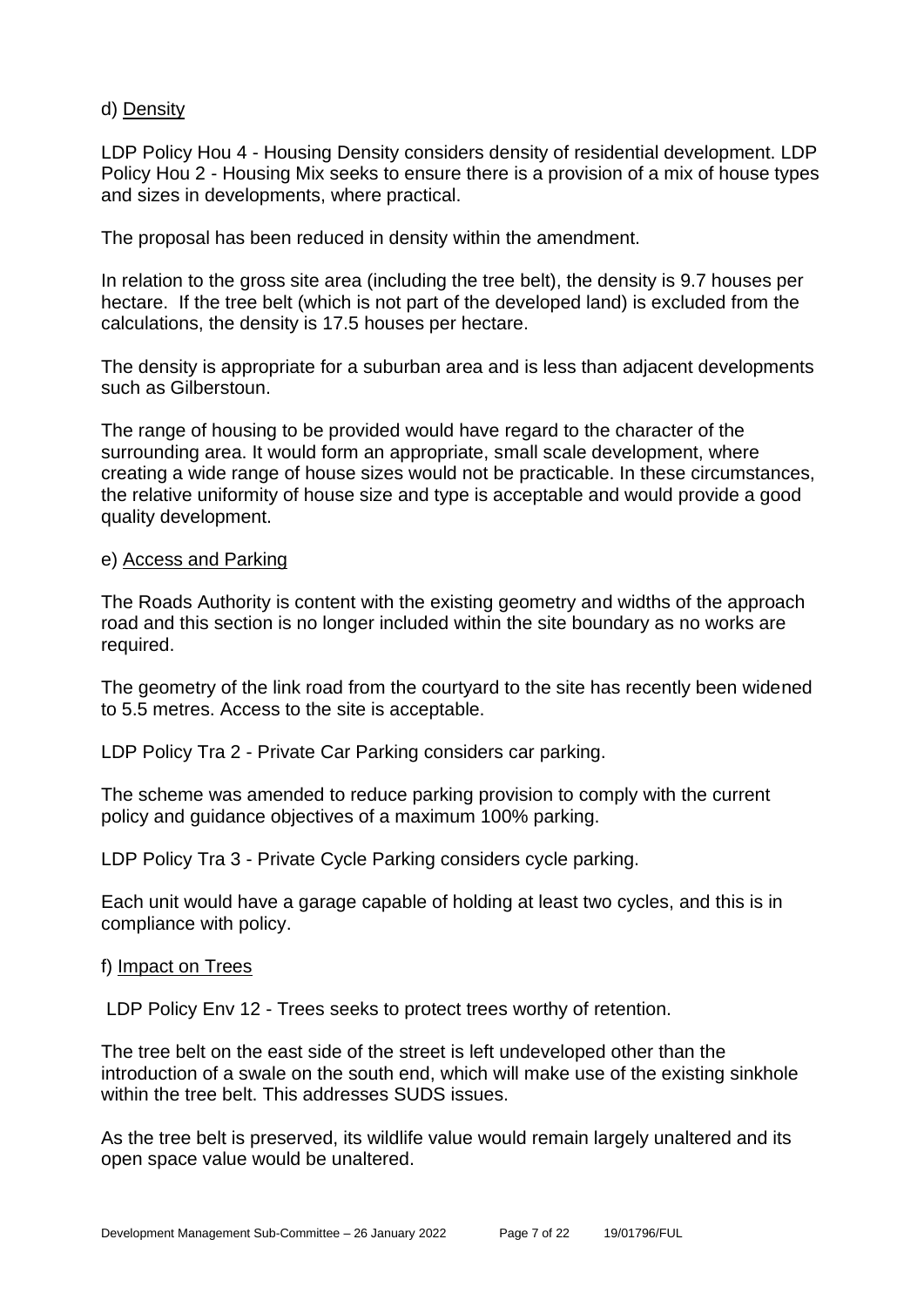Conditions are added requiring protection of the trees during construction and also a landscape management plan.

#### g) Right of Way

A Right of Way runs from the existing steading to west along the southern edge of the site (linking to Newcraighall).

As part of the consultation with the Roads Authority, this Right of Way would be altered to run alongside the proposed southern section of the new carriageway, before then turning south, between the last proposed house and the tree belt. A former section of the Right of Way, between the proposed development and Gilberstoun, would become redundant, and would require formal Stopping Up. The cost of this is placed upon the applicant.

#### h) Archaeology

LDP Policy Env 9 - Development of Sites of Archaeological Significance considers archaeological significance.

As a farm steading from around 1800, relating to the older Brunstane House, the site has potential archaeological interest. The applicant agreed to delay the process of the application awaiting the results of an initial archaeological investigation. This is now complete.

This concludes that the existing farm buildings are not of great significance, but a further archaeological investigation is required in relation to investigation of potential historic features underground. A condition is added to address this.

#### i) Infrastructure

LDP Policy Del 1 - Developer Contributions and Infrastructure Delivery considers developer contributions in relation to infrastructure.

The scale of the proposal has been reduced and now falls below the level at which affordable housing policy applies.

The proposal requires a contribution towards education infrastructure to the total of £249,600 and this is addressed by legal agreement.

In addition, a healthcare contribution of £60 per house is required again by legal agreement.

#### j) Public Comments

Representations were received from local residents and Portobello Amenity Society.

#### **Material Comments**

- − too much traffic/ access inadequate this is addressed in section 3.3 e);
- − density is too high addressed in section 3.3 d); and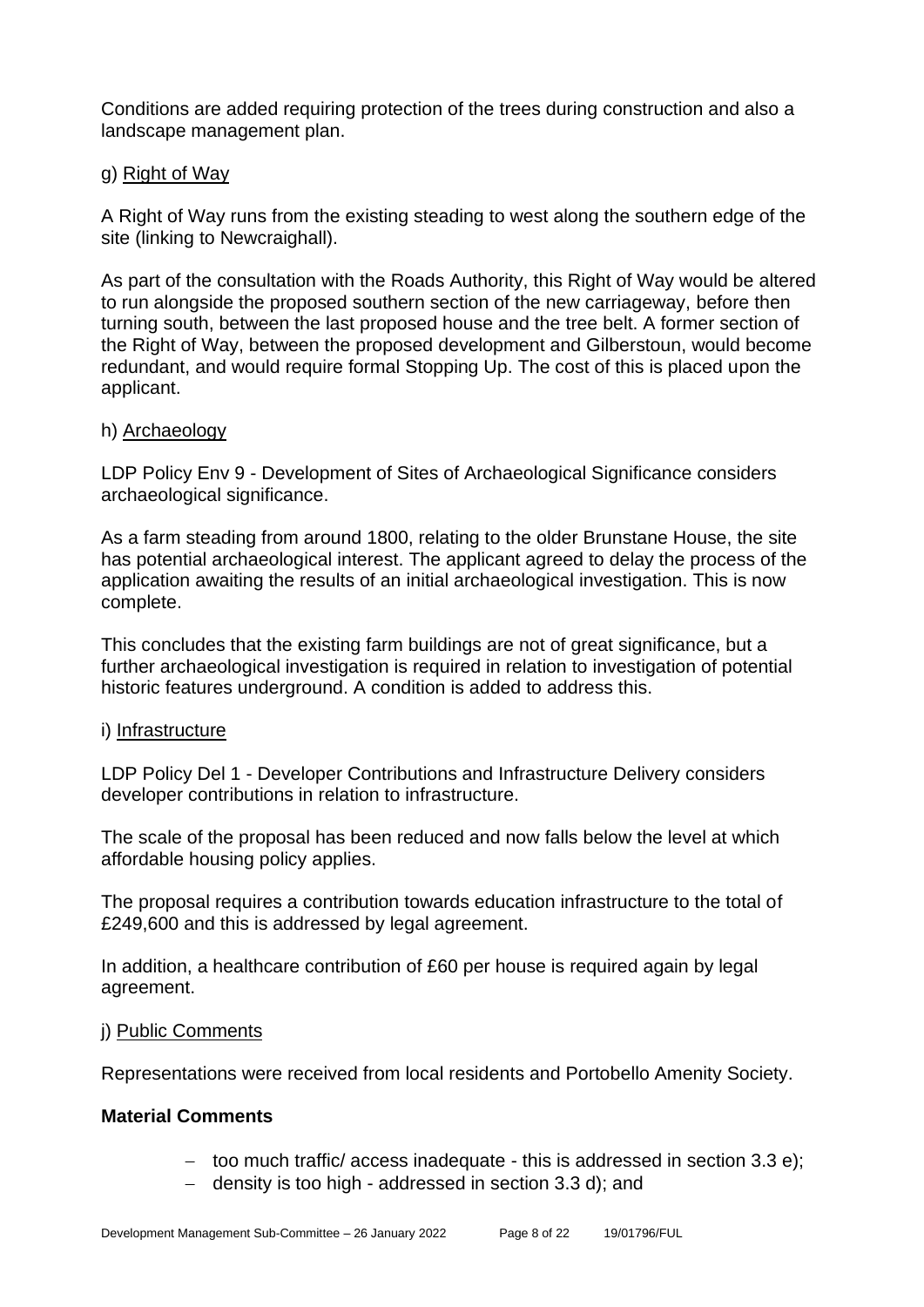− architectural quality is low - addressed in section 3.3 c).

#### **Non Material Comments**

- − lack of neighbour notification neighbour notification was correct;
- − no information on upgrading the existing access the Roads Authority does not require this;
- − a pedestrian link should run through the tree belt to improve its leisure value this is not part of the proposal;
- − possible structural impact on neighbouring houses this is not a planning consideration and
- − lack of disabled parking all parking is capable of use by disabled people.

#### **Community Council**

Portobello Community Council (PCC) neither object nor support the proposal.

The PCC concluded that layout had been improved in relation to the previous application. It suggested upgrading of the Right of Way (this has been done as part of the amended scheme).

#### g) Other material considerations

#### *SPP - Sustainable development*

Scottish Planning Policy (SPP) is a significant material consideration due to the LDP being over 5 years old. Paragraph 28 of SPP gives a presumption in favour of development which contributes to sustainable development. Paragraph 29 outlines the thirteen principles which should guide the assessment of sustainable development.

The proposal accords with Paragraph 29 of SPP.

#### *Emerging Policy Context*

NPF 4 - Draft National Planning Framework 4 is being consulted on at present. As such, it has not yet been adopted. Therefore, little weight can be attached to it as a material consideration in the determination of this application.

City Plan 2030 - While the proposed City Plan is the settled will of the Council, it has not yet been submitted to Scottish Ministers for examination. As such, little weight can be attached to it as a material consideration in the determination of this application.

#### **Conclusion**

The proposed development would have no adverse effect on the setting of Brunstane House and would comply with the requirements of Section 59 of the Planning (LIsted Buildings and Conservation Areas) (Scotland) Act 1997. Subject to the conclusion of a legal agreement to secure healthcare and educational contributions, residential use is acceptable in principle and the proposed density is commensurate with the surroundings.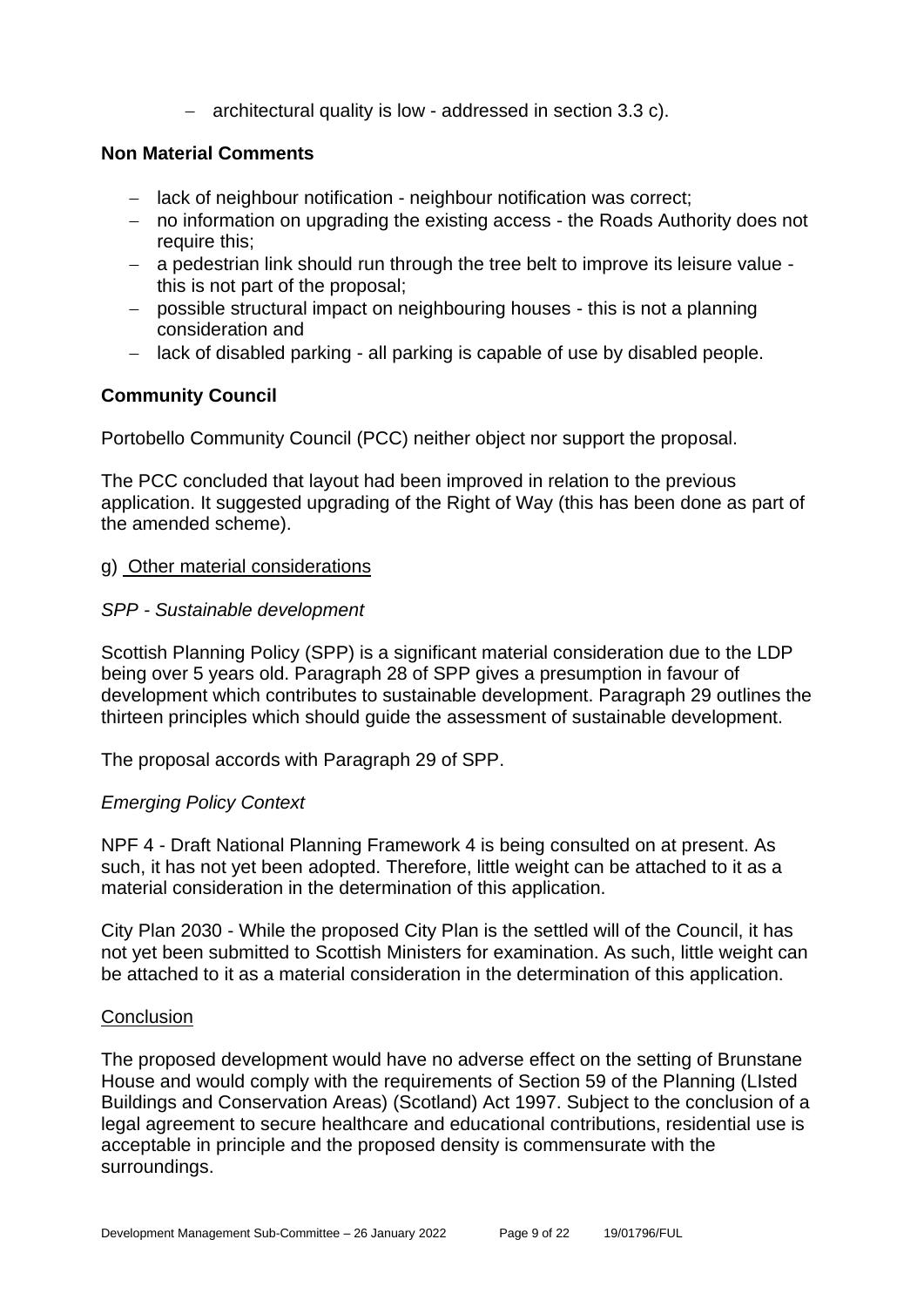The scale, form and design are appropriate and retain an appropriate setting to Brunstane House to the north-west. The existing access is suitable for the proposal and both vehicle and cycle parking levels are appropriate.

It is recommended that this application be Granted subject to the details below.

#### **3.4 Conditions/reasons/informatives**

#### **Conditions**:-

- 1. No development shall take place until the applicant has secured the implementation of a programme of archaeological work, in accordance with a written scheme of investigation which has been submitted to and approved in writing by the Planning Authority, having first been agreed by the City Archaeologist.
- 2. A detailed specification, including trade names where appropriate, of all the proposed external materials, including the use of natural stone, shall be submitted to and approved in writing by the Planning Authority before work is commenced on site; Note: samples of the materials may be required.
- 3. The trees on the site shall be protected during the construction period by the erection of fencing, in accordance with BS 5837:2012 " Trees in relation to design, demolition and construction".
- 4. A fully detailed landscape plan, including details of all hard and soft surface and boundary treatments and all planting, shall be submitted to and approved in writing by the Planning Authority before work is commenced on site.
- 5. A landscape management plan, including tree replanting, shall be submitted to and approved in writing by the Planning Authority before work is commenced on site; the approved plan shall be implemented within 6 months of the completion of the development.

#### **Reasons**:-

- 1. In order to safeguard the interests of archaeological heritage.
- 2. In order to enable the Head of Planning to consider this/these matter/s in detail.
- 3. In order to safeguard protected trees.
- 4. In order to ensure that a high standard of landscaping is achieved, appropriate to the location of the site.
- 5. In order to ensure that a high standard of landscaping is achieved, appropriate to the location of the site.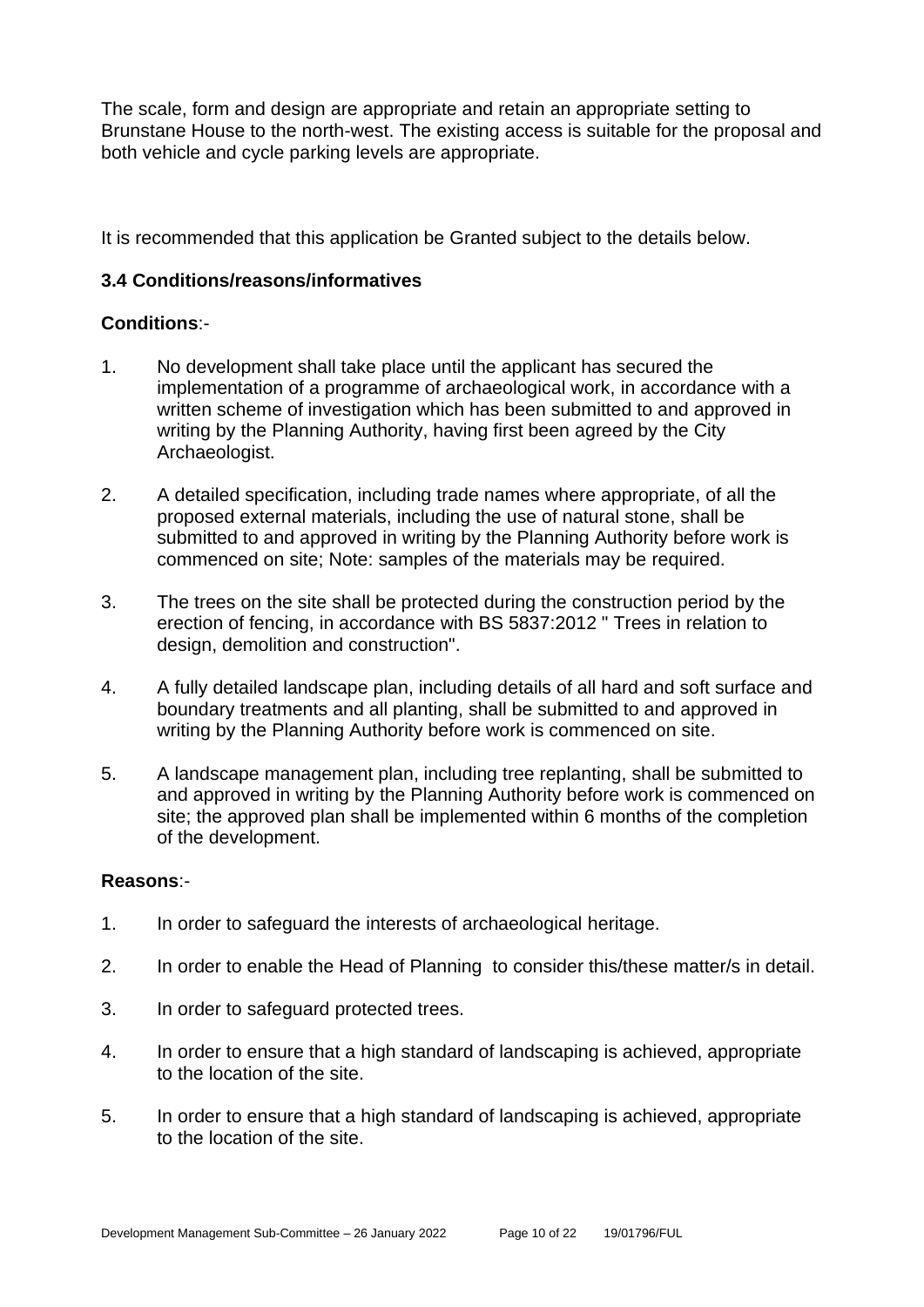#### **Informatives**

It should be noted that:

1. Prior to the issue of consent the applicant shall enter into a suitably worded legal agreement with the Council to ensure a contribution towards educational and healthcare infrastructure is secured..

Educational infrastructure contribution required:

£222,810

Note - all infrastructure contributions shall be index linked based on the increase in the BCIS Forecast All-in Tender Price Index from Q4 2017 to the date of payment.

Educational land contribution required: £26,790 Note - no indexation to be applied to land contribution.

Total education contribution required: £249,600

In addition, a contribution of £60 per dwelling is required for healthcare infrastructure.

Total healthcare infrastructure contribution required: £600

Total Contribution =  $£250,200$ 

- 2. The development hereby permitted shall be commenced no later than the expiration of three years from the date of this consent.
- 3. No development shall take place on the site until a 'Notice of Initiation of Development' has been submitted to the Council stating the intended date on which the development is to commence. Failure to do so constitutes a breach of planning control, under Section 123(1) of the Town and Country Planning (Scotland) Act 1997.
- 4. As soon as practicable upon the completion of the development of the site, as authorised in the associated grant of permission, a 'Notice of Completion of Development' must be given, in writing to the Council.
- 5. Prior to the issue of consent the applicant shall enter into a suitably worded legal agreement with the Council to ensure a contribution of £2000 towards the cost of a Stopping Up Order linked to the relocation of the Right of Way on the south-east boundary. This Right of Way to transfer to the new road system proposed and shall include a 2m pedestrian link to the south-east as illustrated on the approved plans.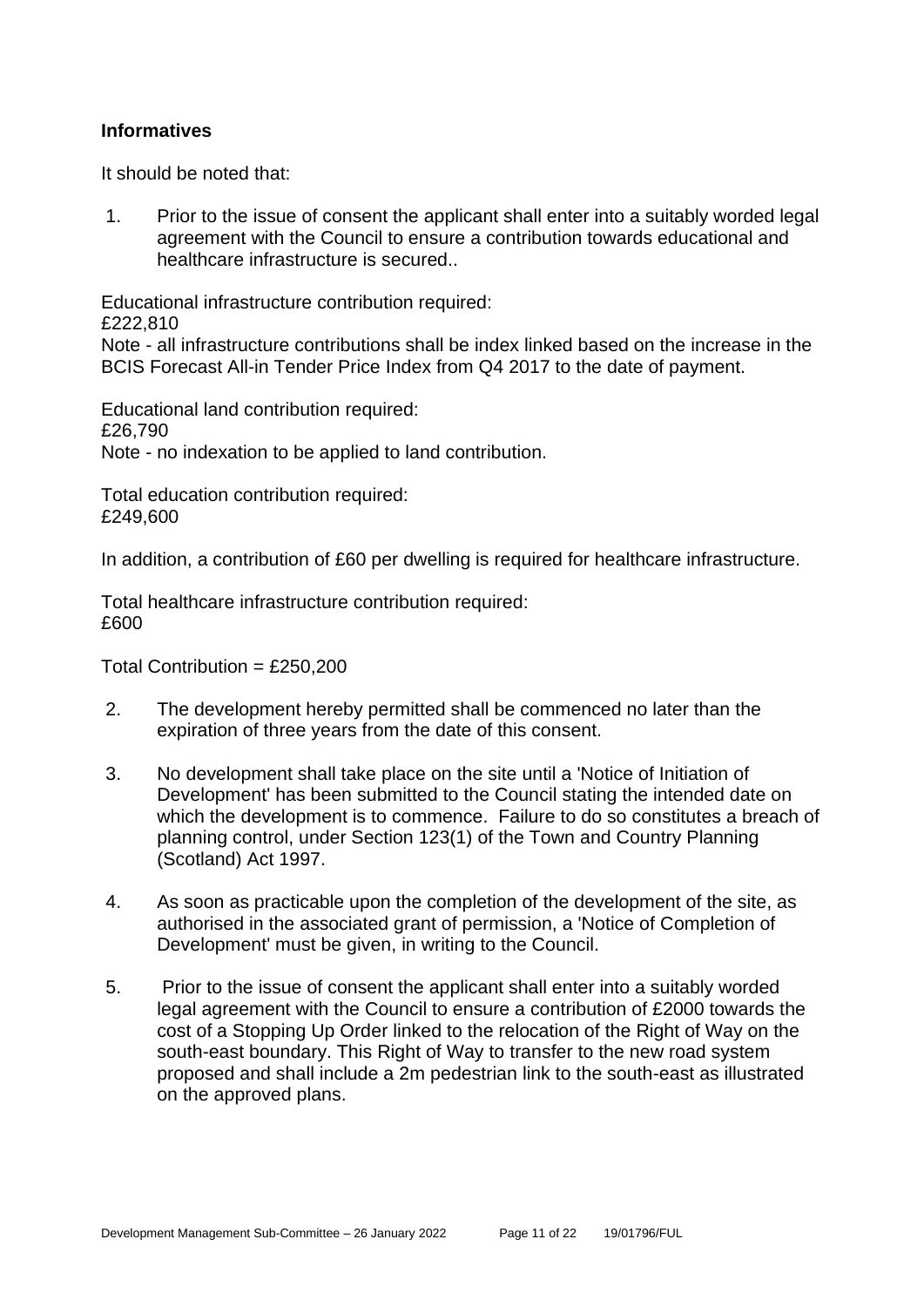- 6. All roads and pavements within the site boundary to be available for public use and require to be subject of a Road Construction Consent.
- 7. The applicant shall provide each new occupant with a welcome pack explaining public transport links and local cycle networks.
- 8. The applicant should consider electric charging points for all houses.
- 9. The applicant should contact the Council's Waste and Cleansing Service at the earliest possible stage to agree a general waste management strategy for the development.

# **Financial impact**

#### **4.1 The financial impact has been assessed as follows:**

There are no financial implications to the Council.

# **Risk, Policy, compliance and governance impact**

**5.1** Provided planning applications are determined in accordance with statutory legislation, the level of risk is low.

# **Equalities impact**

#### **6.1 The equalities impact has been assessed as follows:**

The application has been assessed and has no impact in terms of equalities or human rights.

#### **Sustainability impact**

#### **7.1 The sustainability impact has been assessed as follows:**

This application meets the sustainability requirements of the Edinburgh Design Guidance.

#### **Consultation and engagement**

#### **8.1 Pre-Application Process**

Pre-application discussions took place on this application.

#### **8.2 Publicity summary of representations and Community Council comments**

The application was advertised on 26 April 2019.

Eight representations were received: seven in objection and one neutral. This included comments from both Portobello Amenity Society and Portobello Community Council These are addressed in section 3.3 e) of the Assessment.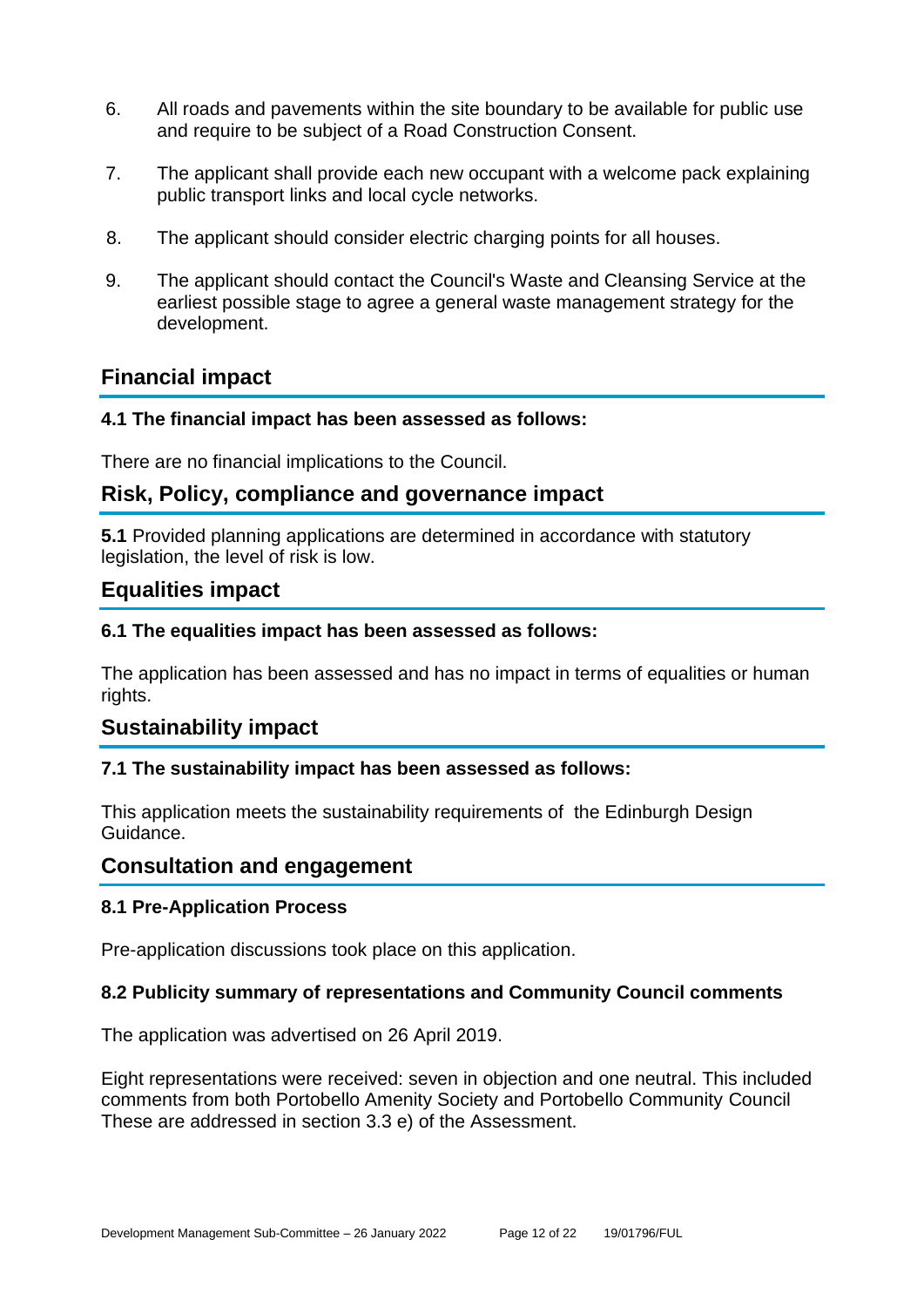# **Background reading/external references**

- To view details of the application go to
- [Planning and Building Standards online services](https://citydev-portal.edinburgh.gov.uk/idoxpa-web/search.do?action=simple&searchType=Application)
- [Planning guidelines](http://www.edinburgh.gov.uk/planningguidelines)
- [Conservation Area Character Appraisals](http://www.edinburgh.gov.uk/characterappraisals)
- [Edinburgh Local Development Plan](http://www.edinburgh.gov.uk/localdevelopmentplan)
- [Scottish Planning Policy](http://www.scotland.gov.uk/Topics/Built-Environment/planning/Policy)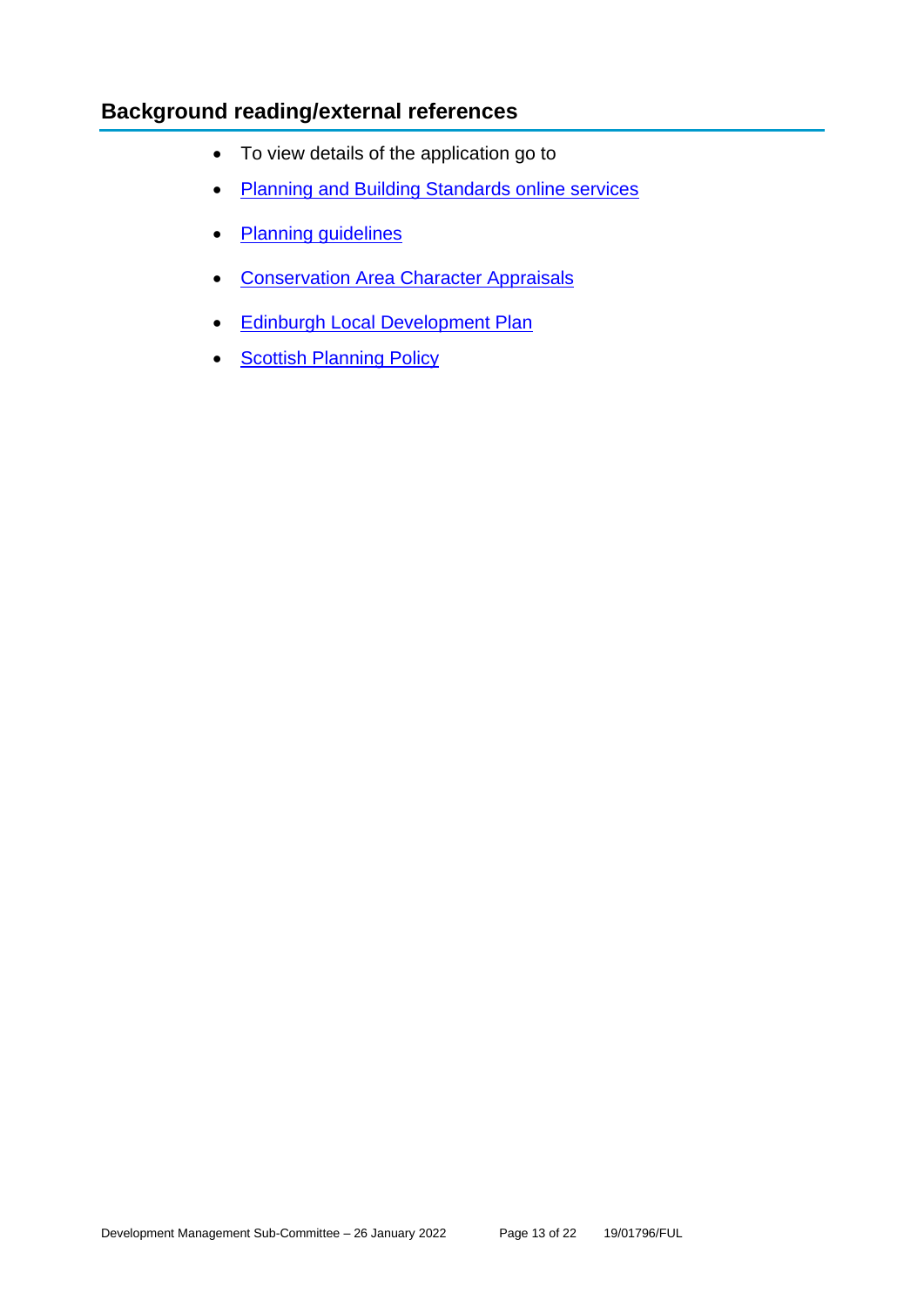| <b>Statutory Development</b><br><b>Plan Provision</b> | The site for development is shown as white Urban Area<br>in the LDP. The undeveloped eastern section is<br>protected Open Space and a Local Nature<br><b>Conservation Site.</b><br>Existing farmland to the immediate north and east is<br>designated for major housing redevelopment in the LDP<br>(HSG 29). |
|-------------------------------------------------------|---------------------------------------------------------------------------------------------------------------------------------------------------------------------------------------------------------------------------------------------------------------------------------------------------------------|
| Date registered                                       | 10 April 2019                                                                                                                                                                                                                                                                                                 |
| <b>Drawing numbers/Scheme</b>                         | 01, 2b, 16-26,                                                                                                                                                                                                                                                                                                |
|                                                       | Scheme 2                                                                                                                                                                                                                                                                                                      |

**David Givan** Chief Planning Officer PLACE The City of Edinburgh Council

Contact: Stephen Dickson, Senior planning officer E-mail:stephen.dickson@edinburgh.gov.uk

# **Links - Policies**

#### **Relevant Policies:**

#### **Relevant policies of the Local Development Plan.**

LDP Policy Hou 1 (Housing Development) sets criteria for assessing the principle of housing proposals.

LDP Policy Hou 2 (Housing Mix) requires provision of a mix of house types and sizes in new housing developments to meet a range of housing needs.

LDP Policy Hou 3 (Private Green Space in Housing Development) sets out the requirements for the provision of private green space in housing development.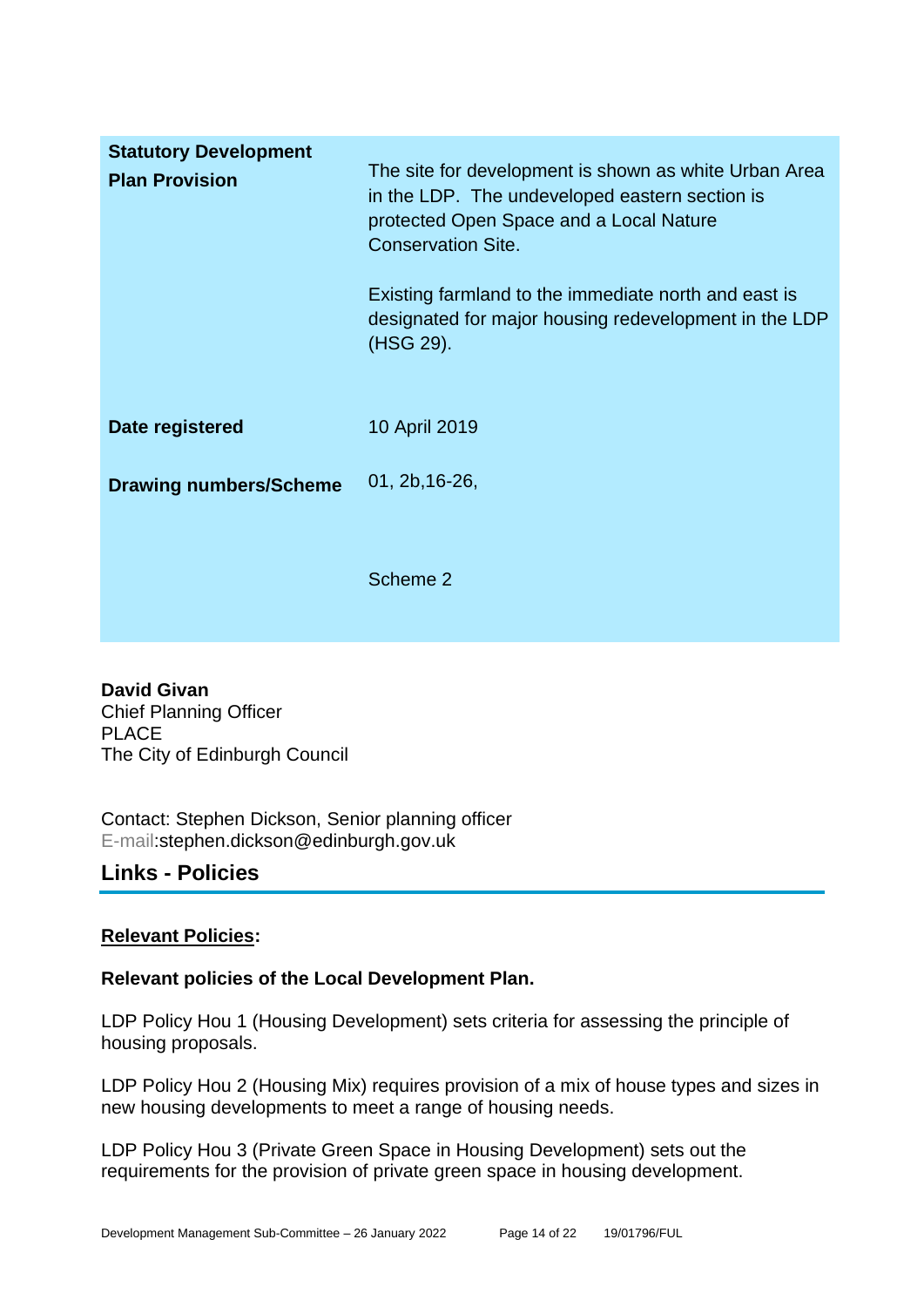LDP Policy Hou 4 (Housing Density) sets out the factors to be taken into account in assessing density levels in new development.

LDP Policy Des 1 (Design Quality and Context) sets general criteria for assessing design quality and requires an overall design concept to be demonstrated.

LDP Policy Des 4 (Development Design - Impact on Setting) sets criteria for assessing the impact of development design against its setting.

LDP Policy Env 3 (Listed Buildings - Setting) identifies the circumstances in which development within the curtilage or affecting the setting of a listed building will be permitted.

LDP Policy Env 9 (Development of Sites of Archaeological Significance) sets out the circumstances in which development affecting sites of known or suspected archaeological significance will be permitted.

LDP Policy Env 12 (Trees) sets out tree protection requirements for new development.

LDP Policy Tra 2 (Private Car Parking) requires private car parking provision to comply with the parking levels set out in Council guidance, and sets criteria for assessing lower provision.

LDP Policy Tra 3 (Private Cycle Parking) requires cycle parking provision in accordance with standards set out in Council guidance.

LDP Policy Del 1 (Developer Contributions and Infrastructure Delivery) identifies the circumstances in which developer contributions will be required.

#### **Relevant Non-Statutory Guidelines**

**Non-Statutory guidelines** Edinburgh Design Guidance supports development of the highest design quality and that integrates well with the existing city. It sets out the Council's expectations for the design of new development, including buildings, parking, streets and landscape, in Edinburgh.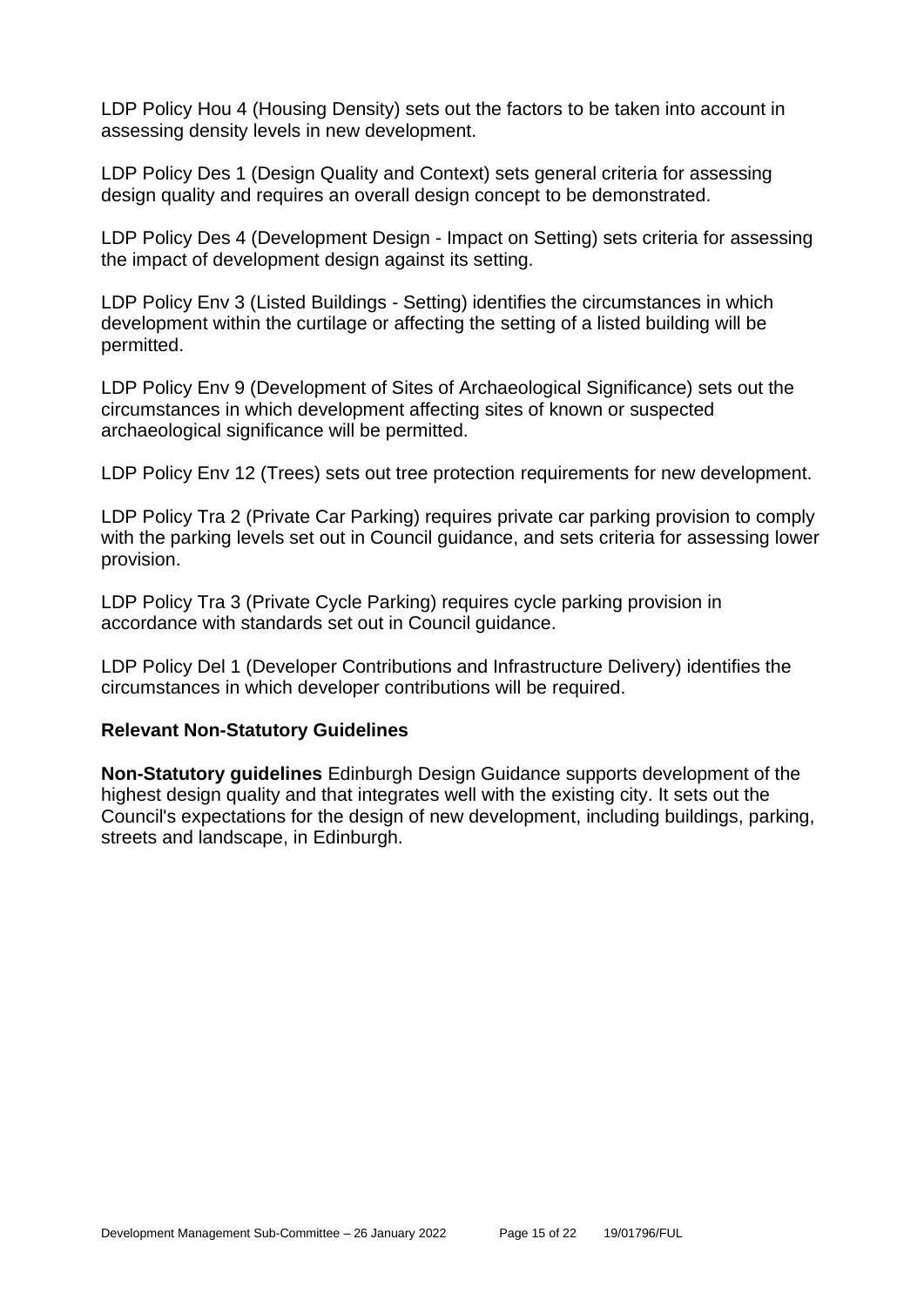# **Appendix 1**

**Application for Planning Permission 19/01796/FUL At Land East Of 173, Gilberstoun, Edinburgh Demolition of the existing dilapidated farm buildings and erection of 10 new houses with associated roads, garages and parking (as amended from 19 houses).**

# **Consultations**

#### **City Archaeologist**

Further to my earlier response of the 16th April I am know in receipt (20/06/19) of the required archaeological evaluation report and building assessment (as per policy ENV9) undertaken by AOC Archaeology on behalf of the applicant for this scheme to demolish an existing dilapidated farm building, upgrading of Brunstane Road South and erect 19 new houses with associated roads, garages and parking. Having assessed the report and result I would therefore like to make the following comments and recommendations.

Firstly. this application must be considered under the terms Scottish Government's Our Place in Time (OPIT), Scottish Planning Policy (SPP), Historic Environment Scotland's Policy Statement (HESPS) 2016 and Archaeology Strategy and CEC's Edinburgh Local Development Plan (2016) Policies ENV8 & ENV9. The aim should be to preserve archaeological remains in situ as a first option, but alternatively where this is not possible, archaeological excavation or an appropriate level of recording may be an acceptable alternative.

#### Historic Buildings

The historic building assessment has confirmed that the historic core of these farm buildings date to the late 18th/early 19th century and do not contain earlier upstanding phases which was reported earlier. Although of archaeological/historic significance given the poor state of the surviving building it is considered that preservation in this instance is not a viable option. However, it essential that a detailed recording of Buildings A & B identified in AOC's assessment is undertaken prior to and during demolition to provide a permanent and accurate record of these buildings. This will necessitate building upon the assessment results with the production of rectified photographic, phased/annotated elevations and floor plans (including plan of floor surfaces not recorded during the assessment).

Fig 1 1st Edition 1850' OS map, arrow showing farm building proposed for demolition

#### Buried Archaeology

As outlined in my earlier response the site occurs within an area of archaeological significance relating from the development of Brunstane Farm and Estate to potentially medieval mining activity through to prehistoric occupation. AOC's archaeological result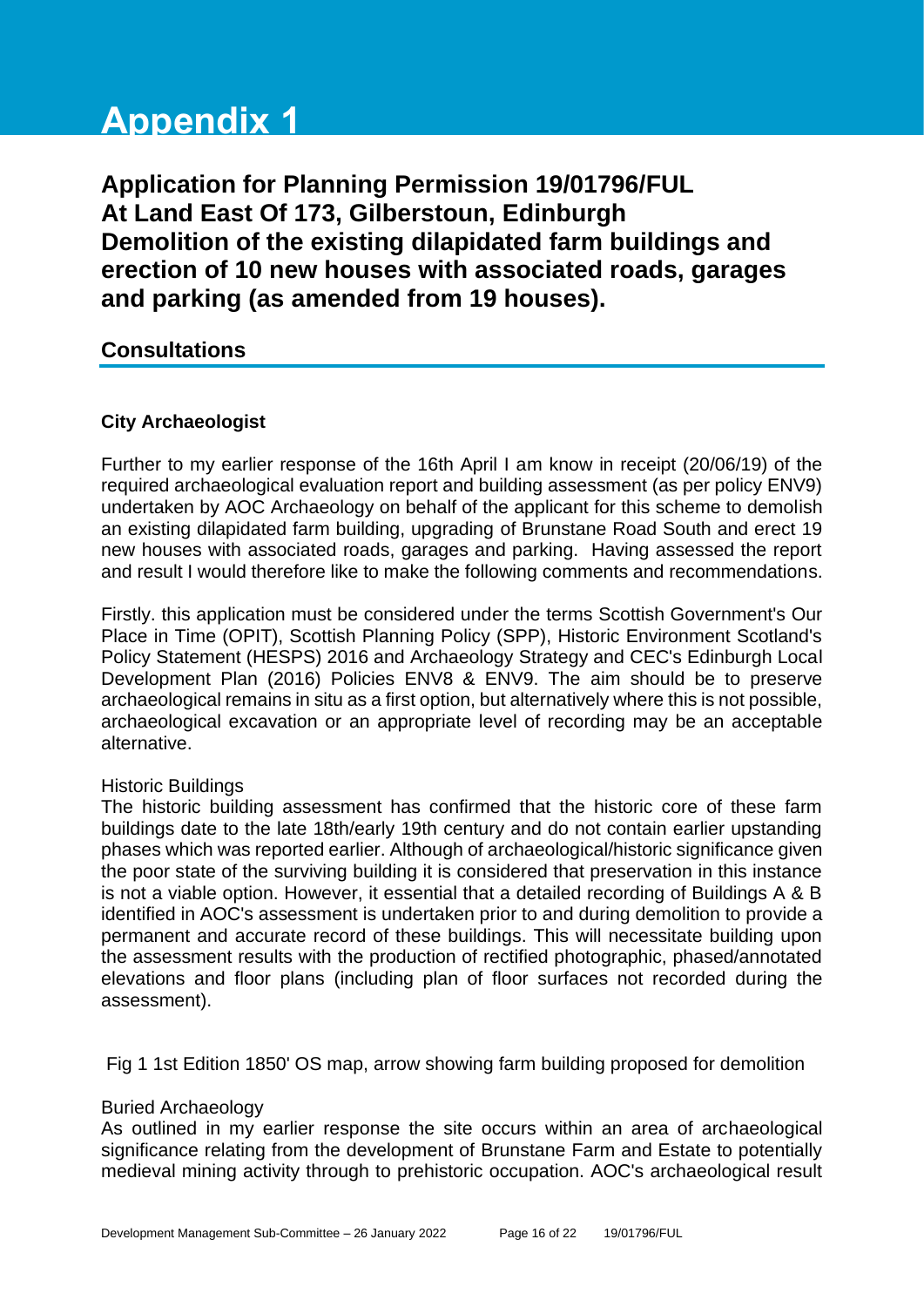have revealed archaeological remains relating in part to the 18/20th century occupation of the site but potentially earlier remains of unknown date.

Given these results and those from the earlier CFA survey (see earlier response for reference) and from the just completed excavations at the steading by NG Archaeology it is clear that the site contains and has a high potential for significant archaeological deposits. Such remains will be significantly impacted by ground breaking works associated by development.

Therefore, having assessed the archaeological implications and significance of the remains it has been concluded that if permission is granted, that is essential that an archaeological programme of work (strip, map record and excavate) is undertaken prior to development in order, to fully excavate, record and analyse any surviving archaeological remains affected.

In consented it is essential therefore that a condition be applied to any consent if granted to secure this programme of archaeological works based upon the following CEC condition;

'No development shall take place on the site until the applicant has secured the implementation of a programme of archaeological work (historic building recording, excavation, analysis, reporting, publication, public engagement) in accordance with a written scheme of investigation which has been submitted by the applicant and approved by the Planning Authority.'

The work must be carried out by a professional archaeological organisation, either working to a brief prepared by CECAS or through a written scheme of investigation submitted to and agreed by CECAS for the site. Responsibility for the execution and resourcing of the programme of archaeological works and for the archiving and appropriate level of publication of the results lies with the applicant.

#### **Roads Authority**

Further to the memorandum of 29 April 2019, there are no objections to the proposed application subject to the following being included as conditions or informatives as appropriate:

1. The applicant will be required to contribute £2,000 to progress a suitable stopping up order under Section 208 of the Town and Country Planning (Scotland) Act 1997 to relocate the existing footpath, currently to the southwest of the development, to through the development, i.e. on-road;

2. All accesses must be open for use by the public in terms of the statutory definition of 'road' and require to be the subject of applications for road construction consent. The extent of adoptable roads, including footways, footpaths, accesses, cycle tracks, verges and service strips to be agreed. The applicant should note that this will include details of lighting, drainage, Sustainable Urban Drainage, materials, structures, layout, car and cycle parking numbers including location, design and specification. Particular attention must be paid to ensuring that refuse collection vehicles are able to service the site. The applicant is recommended to contact the Council's waste management team to agree details;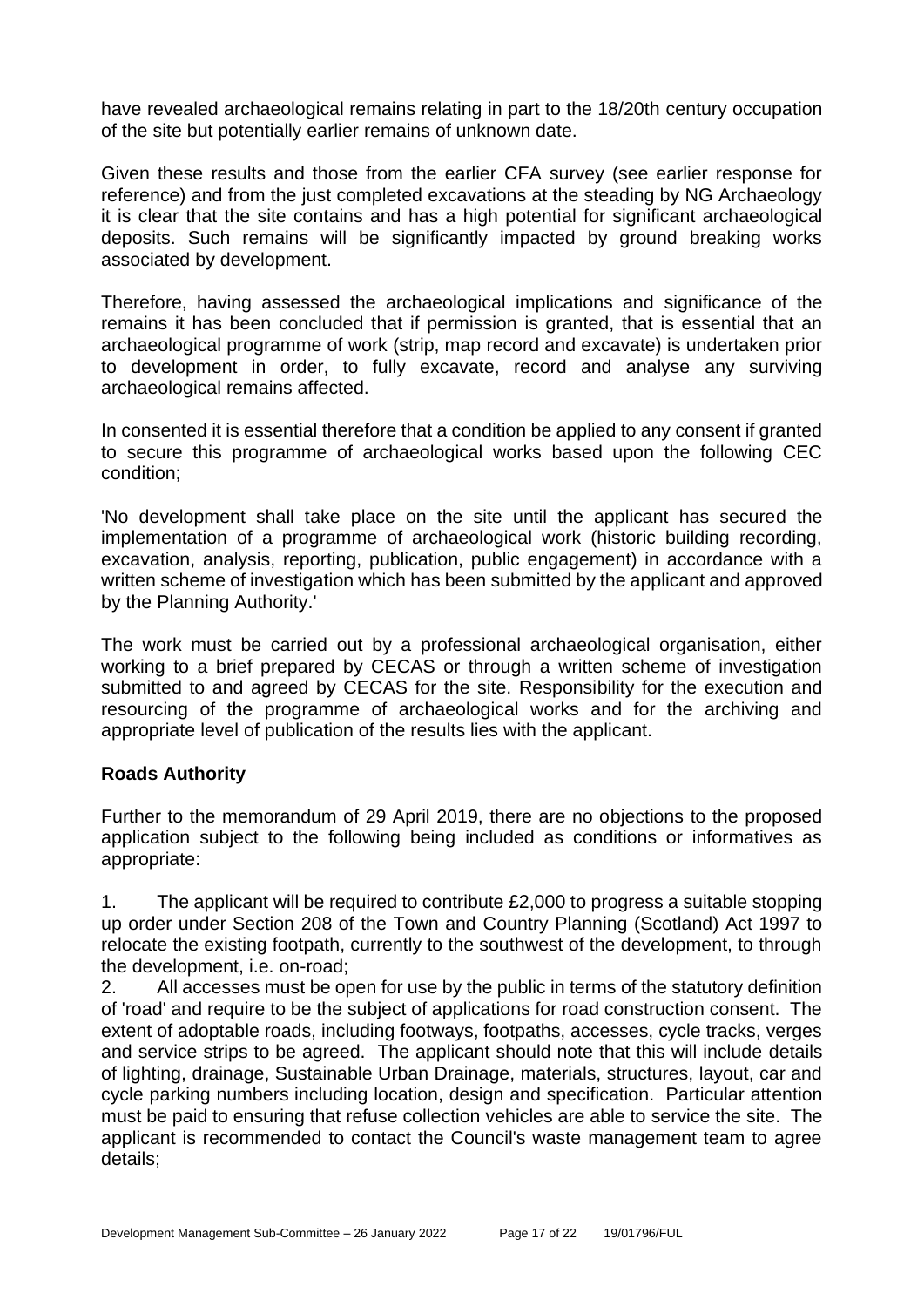3. A Quality Audit, as set out in Designing Streets, to be submitted prior to the grant of Road Construction Consent;

4. In accordance with the Council's LTS Travplan3 policy, the applicant should consider developing a Travel Plan including provision of pedal cycles (inc. electric cycles), secure cycle parking, public transport travel passes, a Welcome Pack, a highquality map of the neighbourhood (showing cycling, walking and public transport routes to key local facilities), timetables for local public transport;

5. The applicant should note that new road names may be required for the development and this should be discussed with the Council's Street Naming and Numbering Team at an early opportunity;

6. Any parking spaces adjacent to the carriageway will normally be expected to form part of any road construction consent. The applicant must be informed that any such proposed parking spaces cannot be allocated to individual properties, nor can they be the subject of sale or rent. The spaces will form part of the road and as such will be available to all road users. Private enforcement is illegal and only the Council as roads authority has the legal right to control on-street spaces, whether the road has been adopted or not. The developer is expected to make this clear to prospective residents as part of any sale of land or property;

7. All disabled persons parking places should comply with Disabled Persons Parking Places (Scotland) Act 2009. The Act places a duty on the local authority to promote proper use of parking places for disabled persons' vehicles. The applicant should therefore advise the Council if he wishes the bays to be enforced under this legislation. A contribution of £2,000 will be required to progress the necessary traffic order but this does not require to be included in any legal agreement. All disabled persons parking places must comply with Traffic Signs Regulations and General Directions 2016 regulations or British Standard 8300:2009 as approved;

8. Electric vehicle charging outlets should be considered for this development;

9. The developer must submit a maintenance schedule for any SUDS infrastructure for the approval of the Planning Authority.

Note:

o The proposed parking is considered acceptable.

o The existing access on Brunstane Road South was expected to be improved and extended under a road construction consent dated 9 February 2009. It appears that this consent has not been fully implemented and has therefore expired as the 3 year time limit has been exceeded and an extension to the time limit has not apparently been requested;

#### **Historic Environment Scotland**

We responded in detail to the previous application (18/10418/FUL) on 25 February 2019. However, we consider it is worth restating the background information again.

The site concerned is within the setting of Brunstane House, a Category A listed building dating from the sixteenth century with historical additions by some of Scotland's foremost architects for important ministers of State. The house was subdivided in the nineteenth century but retains interiors of significance, and although its original wider policies have been reduced its setting is still of importance.

**Background**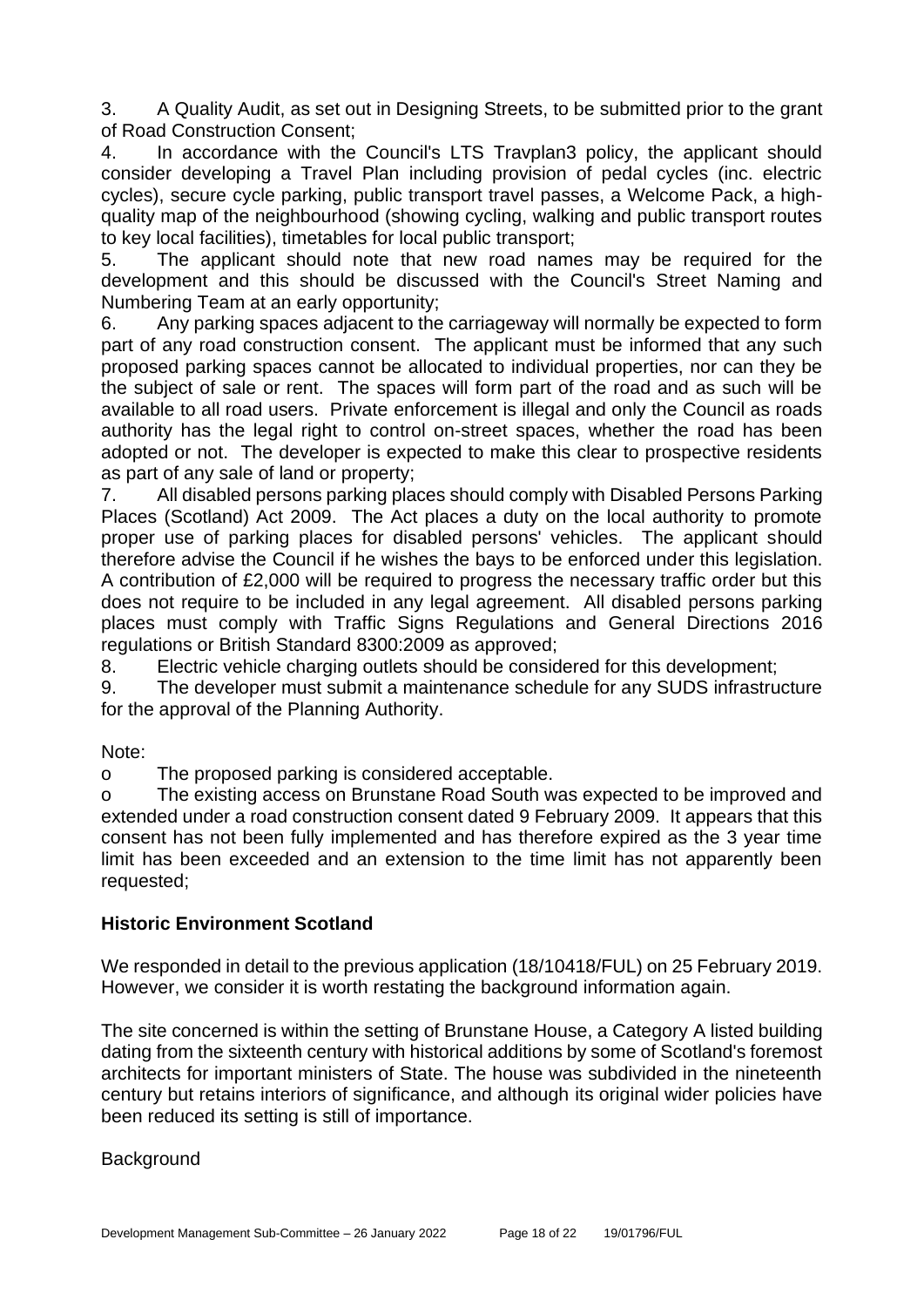HES objected to the land allocation HSG29 due to the impact the new development would have on the important semi-rural setting of Brunstane House, and to a lesser extent Newhailes House and its designed landscape. After the site was allocated for housing your Council and ourselves were involved in lengthy discussions on how to mitigate harm to Brunstane's immediate and wider setting. These discussions centred on the extent of the new parkland ringing the walled boundaries of the property, and in retaining designed views from the principal rooms, including the Great Chamber in the north-eastern corner of the house. There was also consideration of how views towards the building could be maintained, and the treatment of the scheduled monuments within the wider site.

In assessing the proposals we have followed the guidance on setting within our Managing Change in the Historic Environment document; that is, firstly, identifying the historic asset, then defining its setting and finally assessing the impact of the development on this setting.

#### Brunstane House and policies

The site concerned is to the south-east of the historic asset, Brunstane House. It is adjacent to the land allocation, but not part of it. The southern portion of Brunstane House contained the 1673 matching extension to the original sixteenth century tower house, and was designed by Sir William Bruce for the Duke of Lauderdale, Secretary of State for Scotland. Added to this, to the south, there is also a single storey range of offices designed in 1733 by William Adam for Lord Milton, Scotland's Justice Clerk. Adam also remodelled the house's interior and added a walled garden, two-storey summerhouse and fishponds by a hilltop folly to the south east of the site (now lost) immediately beyond the shelter belt of trees that forms the eastern edge of the proposed housing site.

Although the principal public rooms of the house were largely to the northeast of the house, the former principal bedrooms of the house overlook the site. Alongside views from the house, views to the house were designed to be seen from the site concerned, especially as it overlooked the former walled garden, which had raised viewing structures. Despite the contraction of Brunstane House's policies and the expansion of agricultural land, the open setting of Brunstane is still significant, both in views from and to the building.

#### The site and setting

The site was originally orchard land for Brunstane House with, as above, Adam's walled garden situated immediately east of the existing shelter belt of trees which forms the eastern boundary to the site. This tree belt is an early feature shown in detail on the 1764 Leslie map and noted in supporting documents (for the major housing allocation) as the only surviving element of the early designed landscape. Despite agricultural expansion, the land concerned survived as part of the house's wider policies with clear views of the house from the site, which still retained mature trees until the twentieth century (a late C19th photograph shows a view from the site and the farm was run from the southern half of the mansion). The house's current garden wall boundaries were only finalised by 1934. The expansion of the mains farm and steading saw the proposed land being used for stabling, a milking parlour and piggery.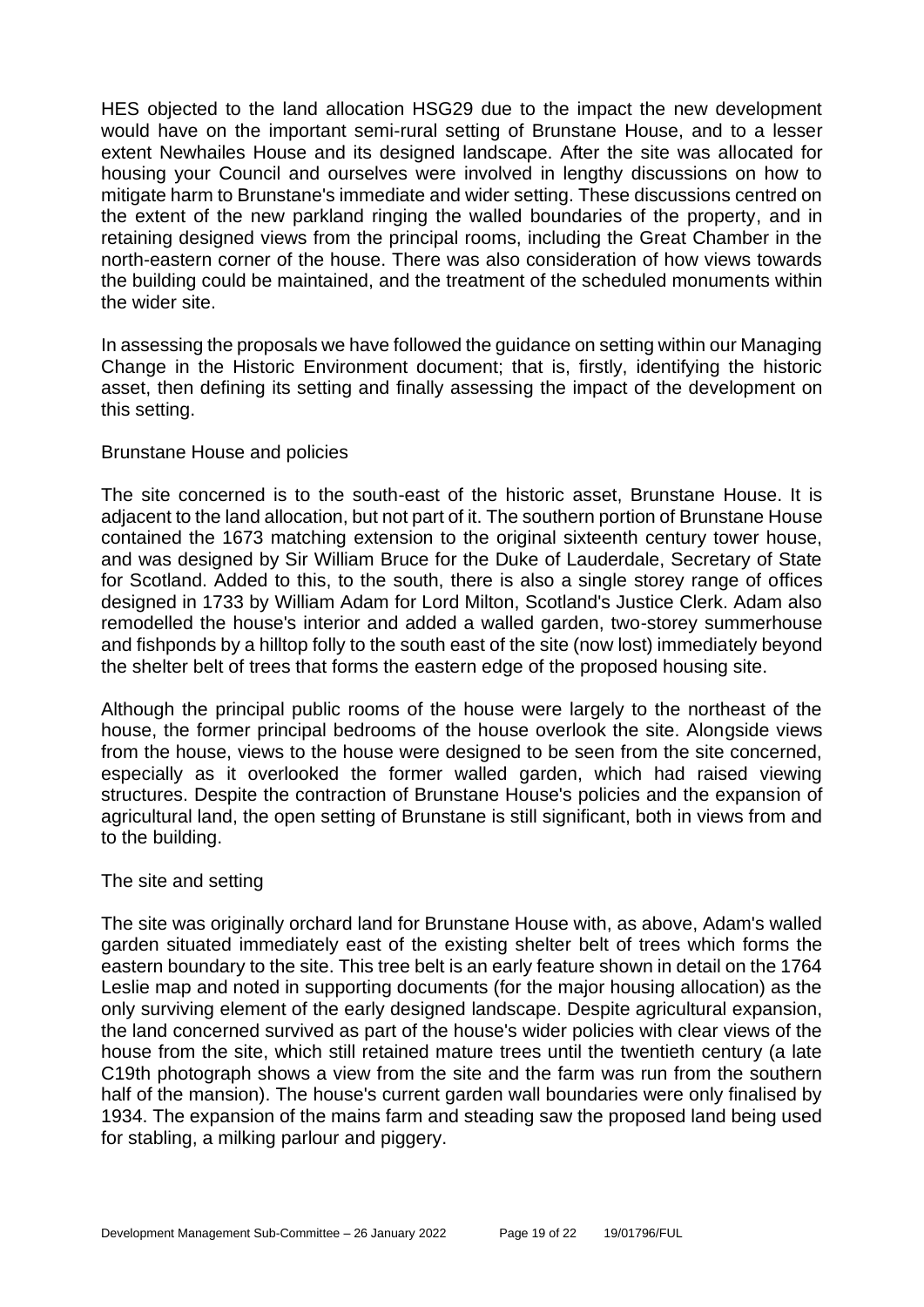We believe the site, which is not allocated within the LDP, is important as part of the setting of Brunstane House, and is immediately adjacent to its reduced garden boundaries. An intensive development of the site would be visible from the house, and vice versa. A report by Andrew Wright on the importance of Brunstane House and its setting (2015) for the major housing allocation HSG29, notes that 'development in proximity to the site boundary of the garden walls would be inappropriate' and that views of the house from the east from within its historic policies were, and are, important.

Consideration and impact on setting

The current proposals have amended the previous siting of houses, setting them back slightly further from the northern boundary with the proposed Brunstane Park. The frontages of the houses now appear to follow the SE alignment with the garden boundary walling of Brunstane House (with their gardens, road, etc in front). We welcome any moving back of built-development, (whilst noting the less-open terraced form), but consider the proposed development would adversely affect the setting of Brunstane House.

As before, we consider development in this location would also go against the broad principals established during the major housing allocation, that is, to retain a zone of open ground around the house and its walled garden boundaries in order to protect its important setting, including the surviving landscape tree-belt feature.

Again, we consider the best way to protect, or mitigate harm to the setting of Brunstane House would be to retain the site, or the majority of the site, as open ground, landscaped to form an adjunct of the adjacent planned Brunstane Park.

If, however, your Council is minded to allow some development on the site, (and again we note the previous approval in 2008 to convert the ruinous stone farm building), we would strongly recommend that any development is both less-intensive and situated to the southern part of the proposed site only, and that the northern part of the site remains undeveloped. The existing ruinous farm buildings would be a logical form/layout and northern boundary to any new development following their line - or that of the body of the adjacent steading. Again, stone from the ruinous farm buildings could be utilised to create new boundary walling, with the northern portion of the site open and landscaped to adjoin the adjacent Brunstane Park. There may also be scope to design less impactful lowerscaled housing e.g. timber faced and without pitched roofs.

Such an approach would help retain the important setting of the house and its garden boundaries, a principle supported by the significant level of supporting information associated with the adjacent major housing allocation.

We would also recommend, as suggested, that the historic tree-belt on the east of the site is managed and upgraded with appropriate trees. (a landscape architect's involvement is suggested). The current drawings show a pump house and drainage zone within the tree-belt. The drawings now show that the northern tip of this tree belt will be restored as part of the adjacent housing development, which we welcome.

It is not clear whether improvements to the approach to the site from Brunstane Road South are required, but 'adoptable standards' are noted for the access road. As before, despite housing development encroaching on this road, it still retains a rural feel, with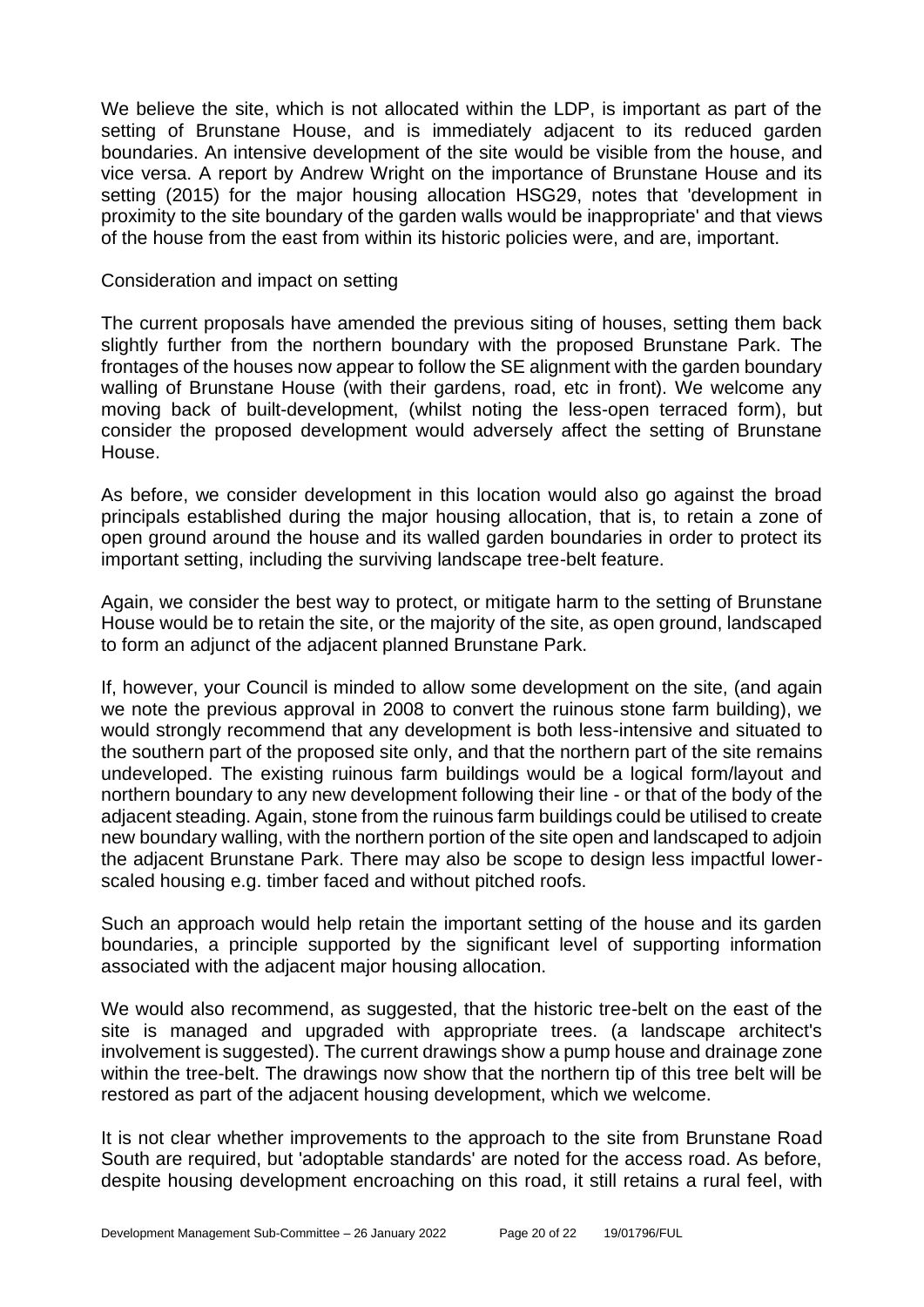mature trees, stone boundary walls, its eighteenth century bridge and a reinstated line of Lime trees. Any urbanization of this approach would be damaging to the wider setting of Brunstane House.

As before, we would be happy to discuss the proposals further, and would be happy to comment on any revisions.

Planning authorities are expected to treat our comments as a material consideration, and this advice should be taken into account in your decision making. Our view is that the proposals do not raise historic environment issues of national significance and therefore we do not object. However, our decision not to object should not be taken as our support for the proposals. This application should be determined in accordance with national and local policy on development affecting the historic environment, together with related policy guidance.

#### Further Information

This response applies to the application currently proposed. An amended scheme may require another consultation with us.

#### **Children and Families**

The Council has assessed the impact of the growth set out in the LDP through an Education Appraisal (August 2018), taking account of school roll projections. To do this, an assumption has been made as to the amount of new housing development which will come forward ('housing output'). This takes account of new housing sites allocated in the LDP and other land within the urban area.

In areas where additional infrastructure will be required to accommodate the cumulative number of additional pupils, education infrastructure 'actions' have been identified. The infrastructure requirements and estimated delivery dates are set out in the Council's Action Programme (January 2019).

Residential development is required to contribute towards the cost of delivering these education infrastructure actions to ensure that the cumulative impact of development can be mitigated. In order that the total delivery cost is shared proportionally and fairly between developments, Education Contribution Zones have been identified and 'per house' and 'per flat' contribution rates established. These are set out in the finalised Supplementary Guidance on 'Developer Contributions and Infrastructure Delivery' (August 2018).

#### Assessment and Contribution Requirements

Assessment based on:

#### 10 Houses

There is no spare capacity in the existing schools that serve the site to accommodate an increase in pupil numbers as a result of the development.

This site falls within Sub-Area C-3 of the 'Castlebrae Education Contribution Zone'. The impact of the site was not taken account of when the Education Appraisal. The Council has therefore assessed the impact of the proposed development on the identified education infrastructure actions and current delivery programme.

There is an identified action to deliver a new primary school within the Brunstane housing site. This can provide the additional capacity necessary to accommodate the cumulative